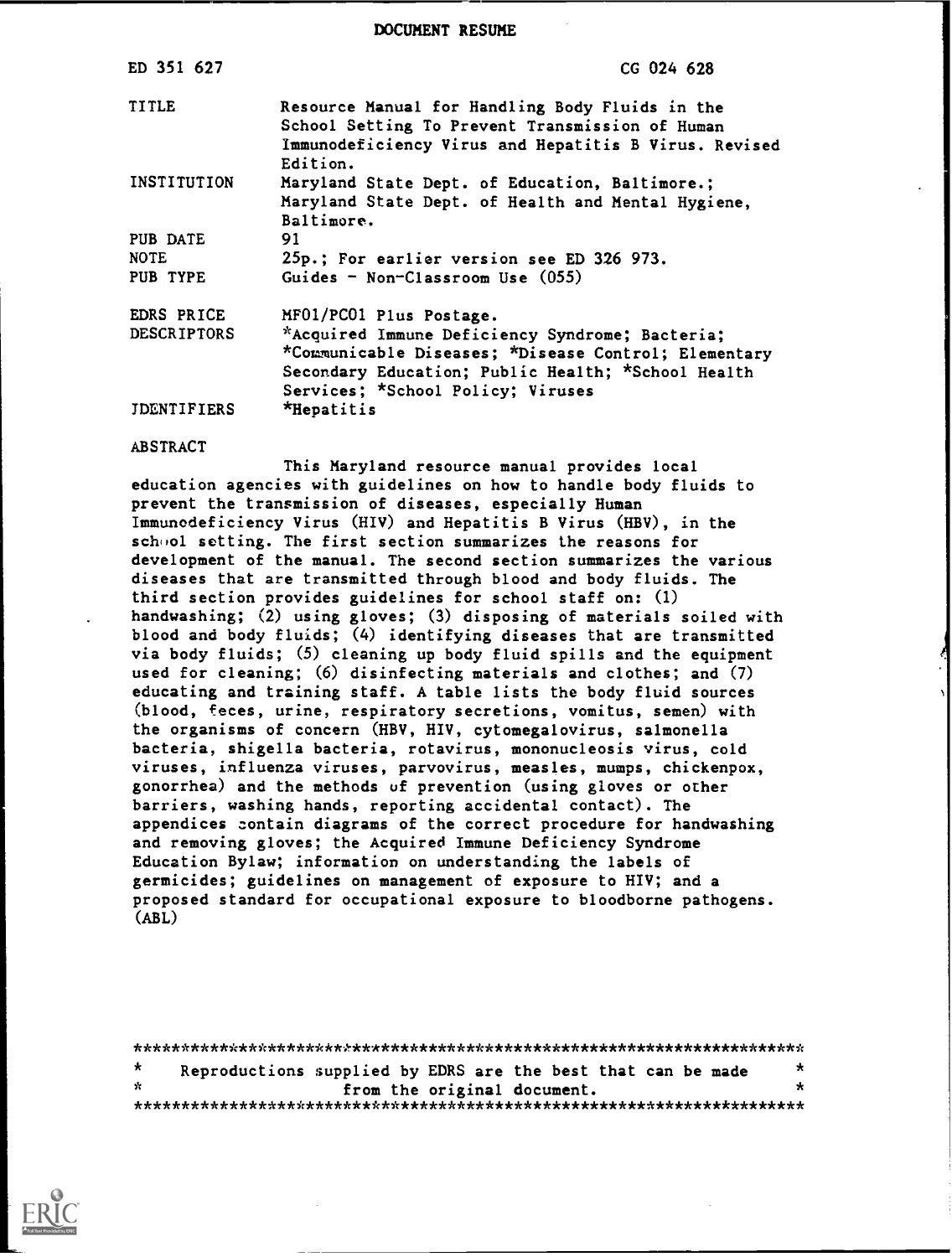# RESOURCE MANUAL FOR HANDLING BODY FLUIDS IN THE SCHOOL SETTING TO PREVENT TRANSMISSION OF HUMAN IMMUNODEFICIENCY VIRUS AND HEPATITIS B VIRUS

MARYLAND STATE DEPARTMENT OF EDUCATION DEPARTMENT OF HEALTH AND MENTAL HYGIENE AIDS ADMINISTRATION 1991

(Revised Edition)

U.S. DEPARTMENT OF EDUCATION<br>Office of Educational Research and Improvement Office of Educational Research and Improvement Text<br>EDUCATIONAL RESOURCES INFORMATION MATE<br>CENTER (ERIC)

- Let This document has been reproduced as received from the person or organization origination
- onconating it<br>
and the state of the state of the state of the state of the state of the state of the state of the state of the<br>
reproduction auality and the state of the state of the state of the state of the state of the
- ATIVE THE CONDUCTRIPS OF Points of wew or optmons stated in this document of the Second Celebrative or optics of the Second Celebrative work of position or policy

"PERMISSION TO REPRODUCE THIS MATERIAL HAS BEEN GRANTED BY

renson

TO THE EDUCATIONAL RESOURCES INFORMATION CENTER (ERIC)"

BEST COPY AVAILABLE

 $\infty$ 三、CG02462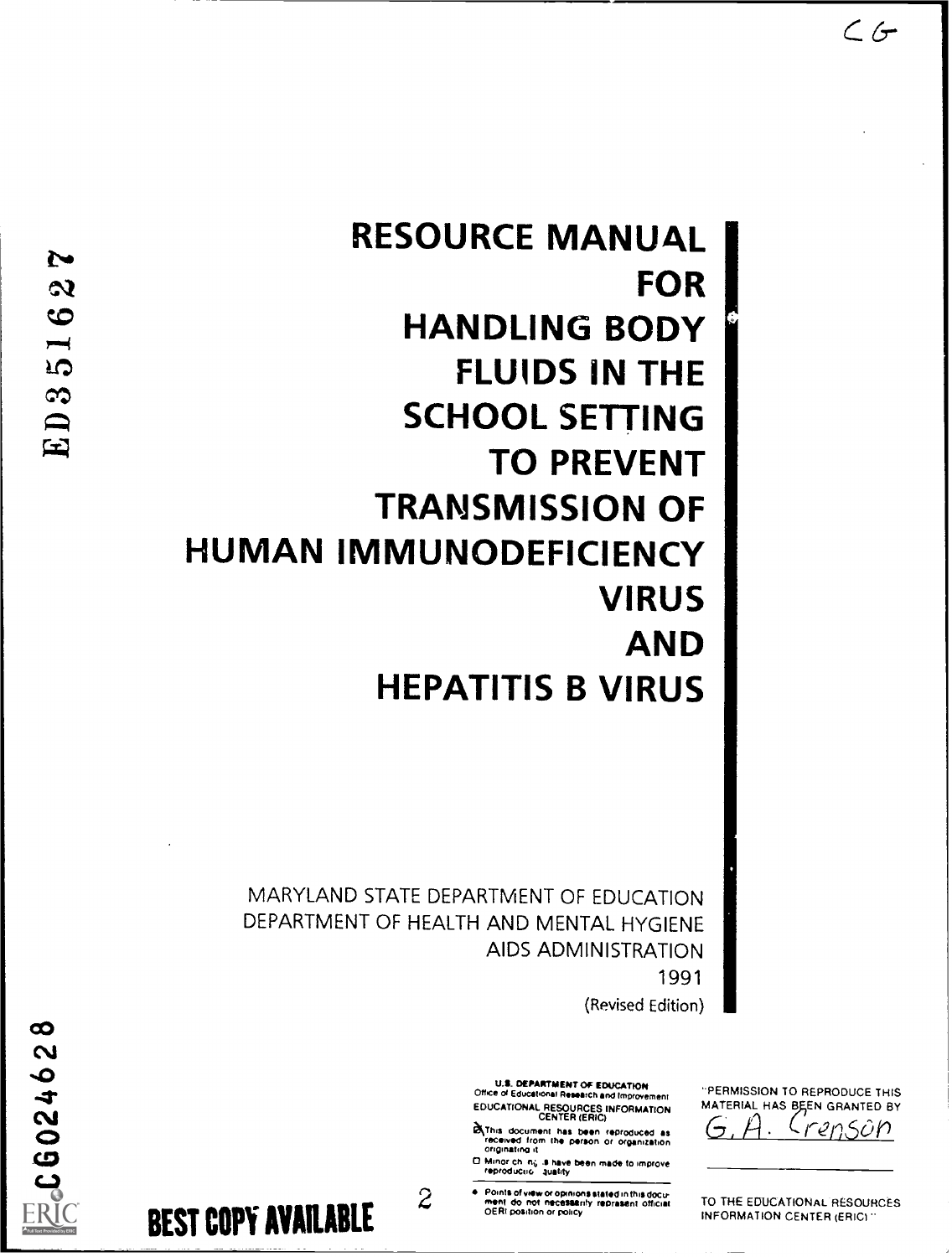## MARYLAND STATE BOARD OF EDUCATION

Robert J. Embry, Jr., President John C. Sprague, Vice President Herbert Fincher Donald P. Hutchinson Elmer B. Kaelin Rose LaPlaca Joan C. Maynard Harry D. Shapiro Edmonia Yates Jonathan Sims, Student Member

Nancy S. Grasmick State Superintendent of Schools

Bonnie S. Copeland Deputy State Superintendent of Schools

Martha J. Fields Assistant Deputy State Superintendent, Bureau of Educational Development

Ellen D. Gonzales Assistant State Superintendent, Compensatory Education and Support Services

> Mary K. Albrittain Chief Pupil Services Branch

Michele 0. Prumo Specialist, School Health Services

## STATEMENT OF NONDISCRIMINATION

The Maryland State Department of Education does not discriminate on the basis of race, color, sex, age, national origiri, religion, or handicapping conditions in matters affecting employment or in providing access to programs. For inquiries related to departmental policy, contact the Equal Opportunity Office.

## MARYLAND STATE DEPARTMENT OF EDUCATION

.DIVISION OF COMPENSATORY EDUCATION AND SUPPORT SERVICES

Pupil Services Branch 200 West Baltimore Street Baltimore, Maryland 21201 1991



moor

3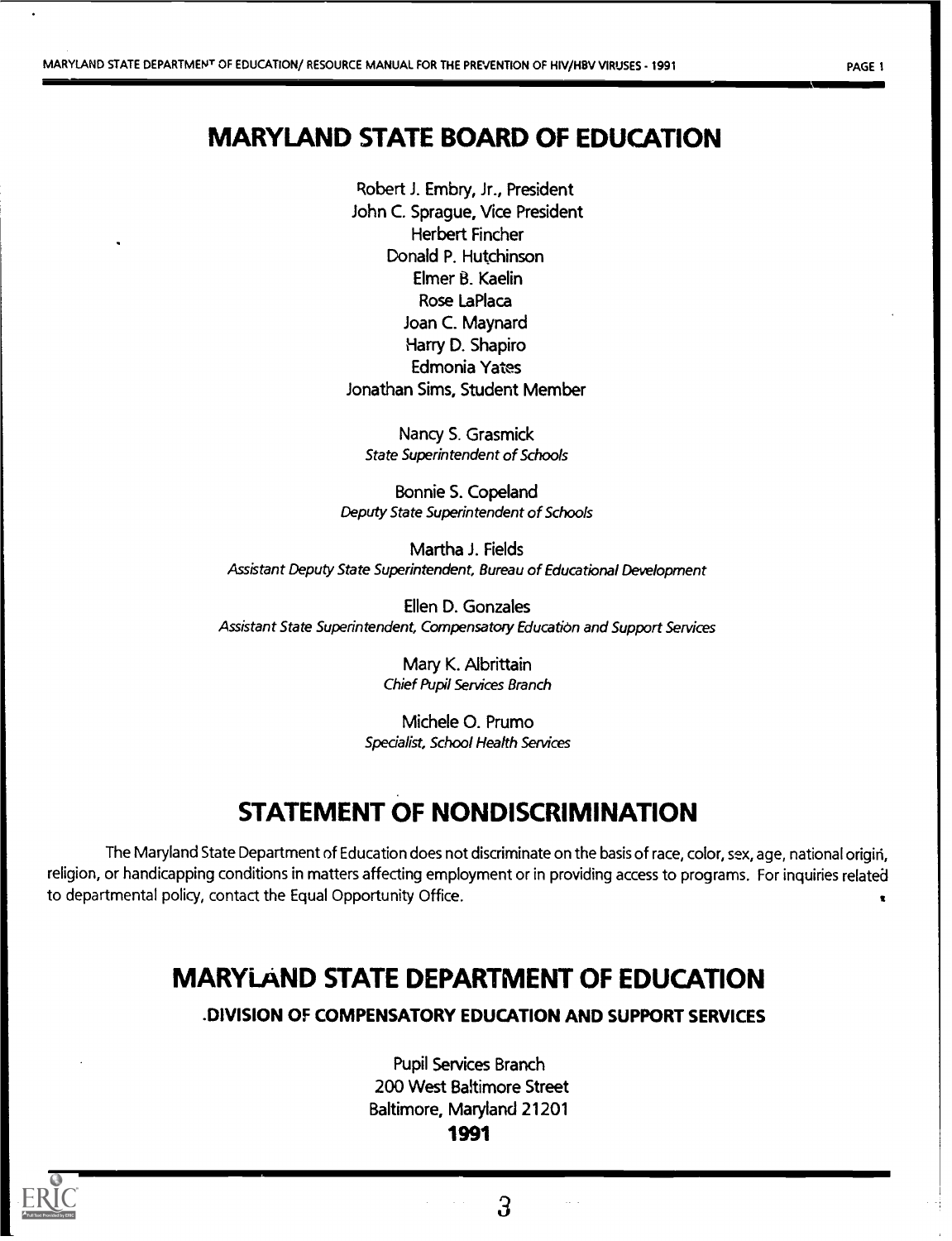## Maryland Department of Health and Mental Hygiene

LOCAL/FAMILY HEALTH ADMINISTRATION

Nelson J. Sabitini **Secretary** Department of Health and Mental Hygiene

Robert Eastridge Acting Assistant Secretary Department of Health and Mental Hygiene

Chinnaduria Devadason Director, Local and Family Health Administration, Department of Health and Mental Hygiene

Alan Baker Deputy Director, Local a nd Family Health Administration, Department of Health and Mental Hygiene

> Polly Harrison Director, Office of Child Health Department of Health and Mental Hygiene

> Genie L. Wessel Consultant,, School/Adolescent Health, Department of Health and Mental Hygiene

I

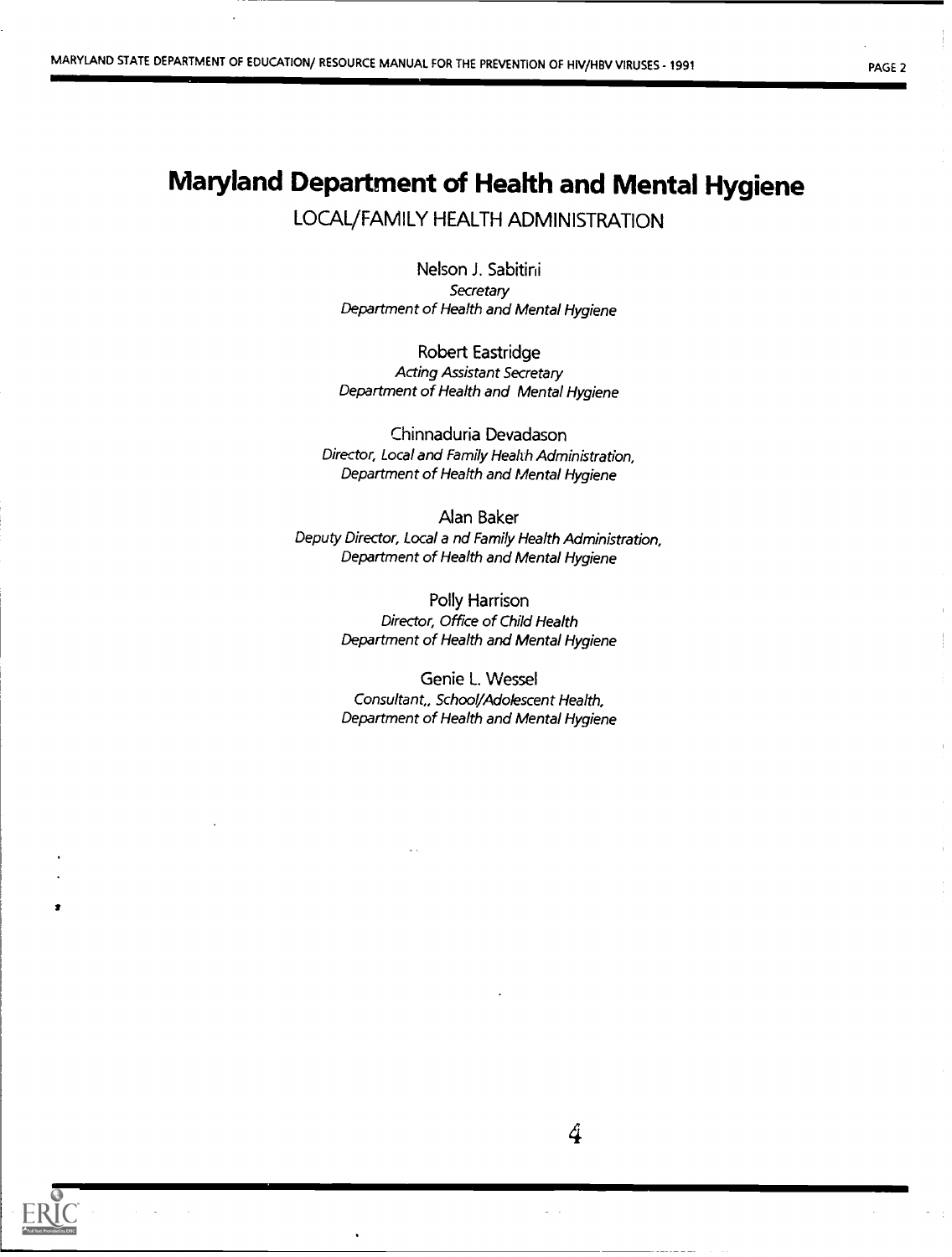## **Committee**

Victoria E. Hastings Statewide Coordinator, Infection Control AIDS Administration Maryland Department of Health and Mental Hygiene

> Pat Johnston AIDS Prevention Specialist The Howard County Public School System

> Dr. Lani Majer Director of School Health Services Anne Arundel County Health Department

Maureen McCleary Director, Office on AIDS Prince George's County Health Department

Janet Pabst AIDS Prevention Specialist Maryland State Department of Education

Patricia J. Powers Chief, Division of Infection Control Epidemiology and Disease Control Program Maryland Department of Health and Mental Hygiene

> Michele O.Prumo Specialist, School Health Services Maryland State Department of Education

Dr. John Santelli Director of School Health Services Baltimore City Health Department

Genie L. Wessel Consultant, Child/Adolescent Health Family Health Administration Maryland Department of Health and Mental Hygiene



5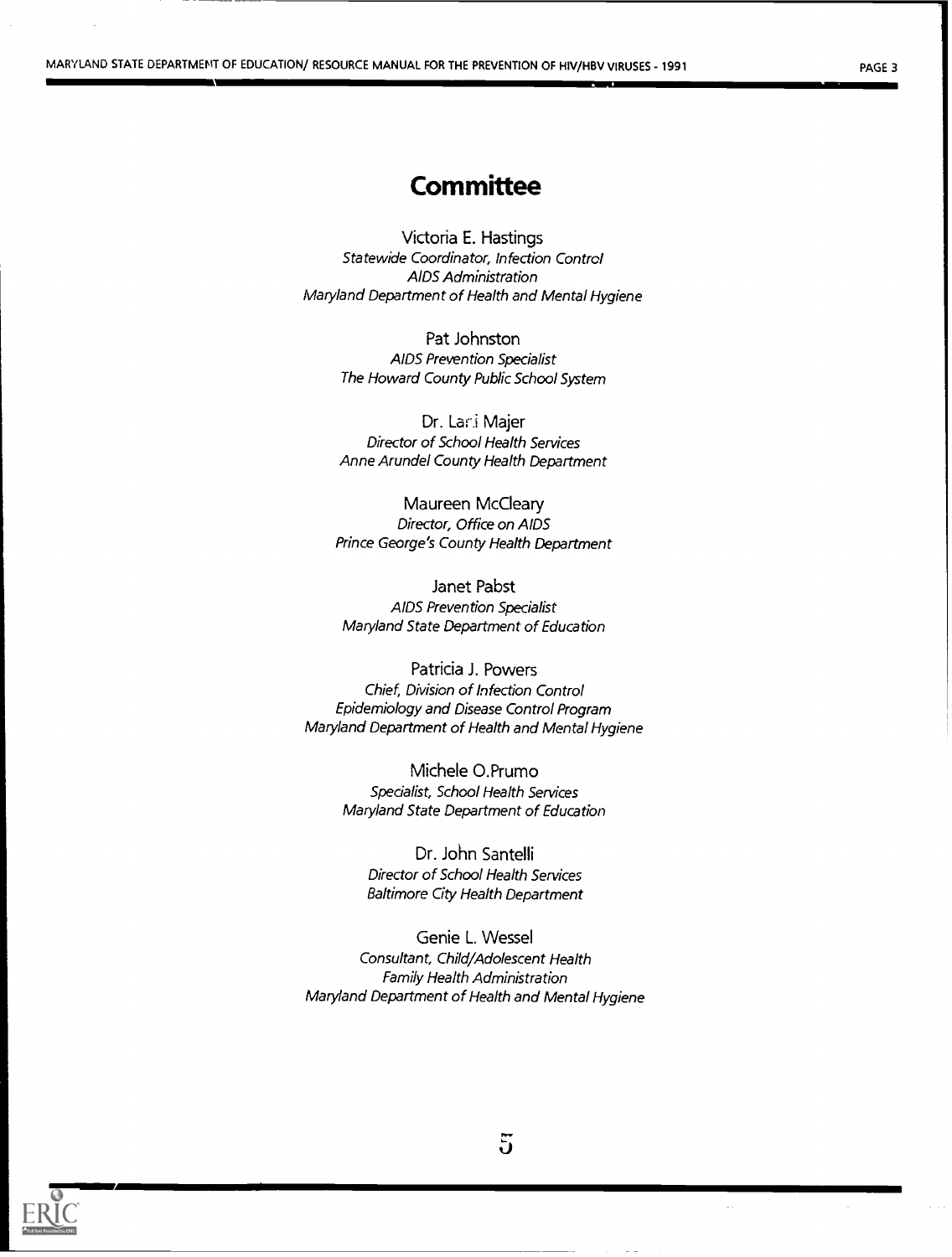## TABLE OF CONTENTS

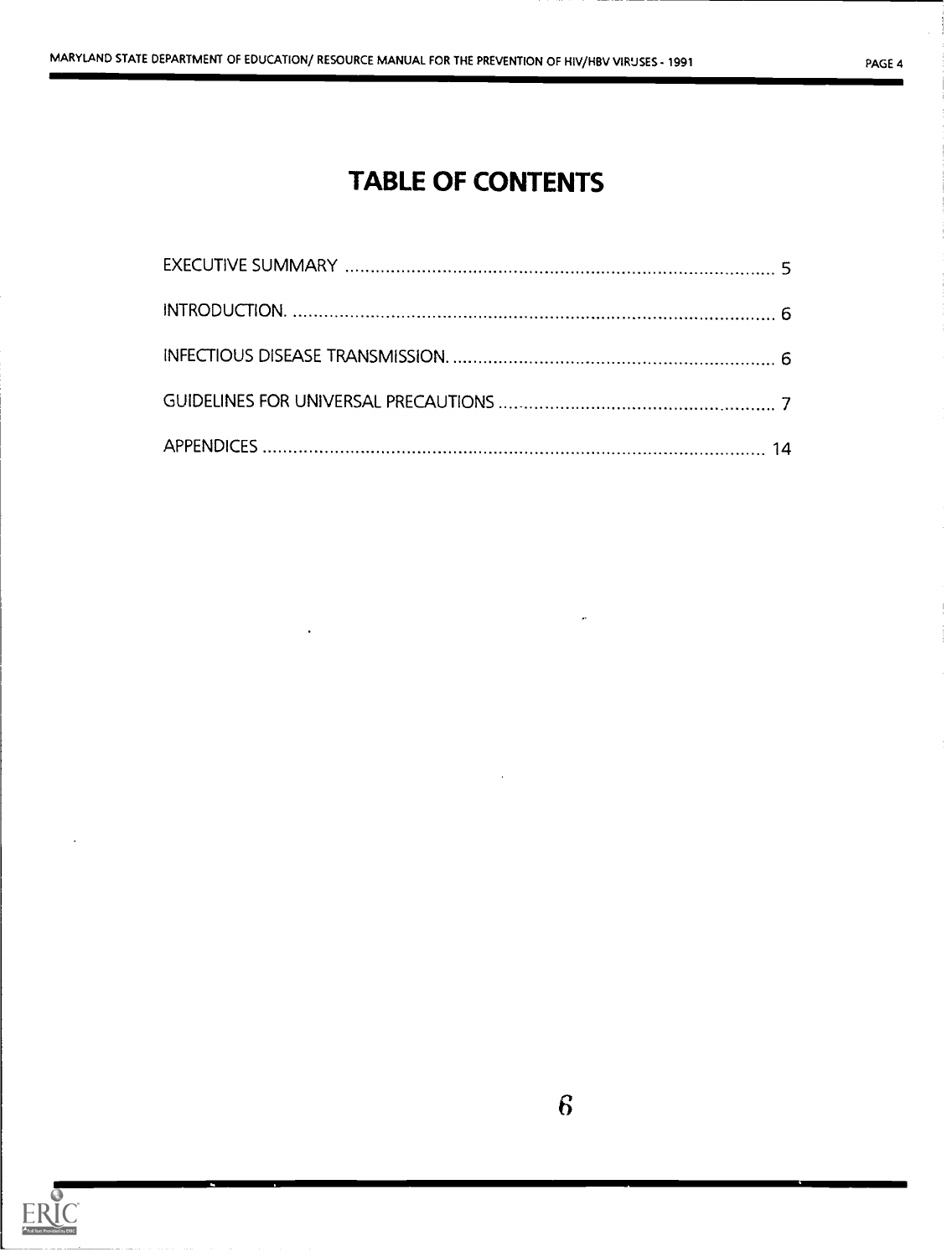## EXECUTIVE SUMMARY FOR RESOURCE MANUAL FOR HANDLING BODY FLUIDS IN THE SCHOOL SETTING TO PREVENT THE TRANSMISSION OF HUMAN IMMUNODEFICIENCY VIRUS, HEPATITIS B VIRUS AND OTHER INFECTIOUS DISEASES

This resource manual provides local education agencies with guidelines on how to handle body fluids to prevent the transmission of diseases, especially HIV and HBV, in the school setting. This manual is to be used by each school system to provide education and training for all school staff.

This documentwas developed by both educators and health personnel and was approved bythe AIDS Administration of theDepartment of Health and Mental Hygiene.

This resource manual is divided into four sections.

- Section 1 Summarizes the reasons for the development of the manual.
- Section 2 Summarizes the various diseases that are transmitted through blood and body fluids.
- Section 3 Provides guidelines and techniques for school staff on:
	- Handwashing
	- Using Gloves
	- Disposing of materials soiled with blood and body fluids
	- $\bullet$  Identifying diseases that are transmitted via body fluids
	- Cleaning up body fluid spills and the equipment used for cleaning
	- Disinfecting materials and clothes
	- Educatiny and training staff

Section 4 - Provides supplementary materials related to the control of blood-borne diseases.

There should be a copy of the resource manual in each school. All school staff should know where it is kept and have access to it. Through proper handling of blood and other body fluids, the transmission of blood-borne diseases in the school setting should be negligible.

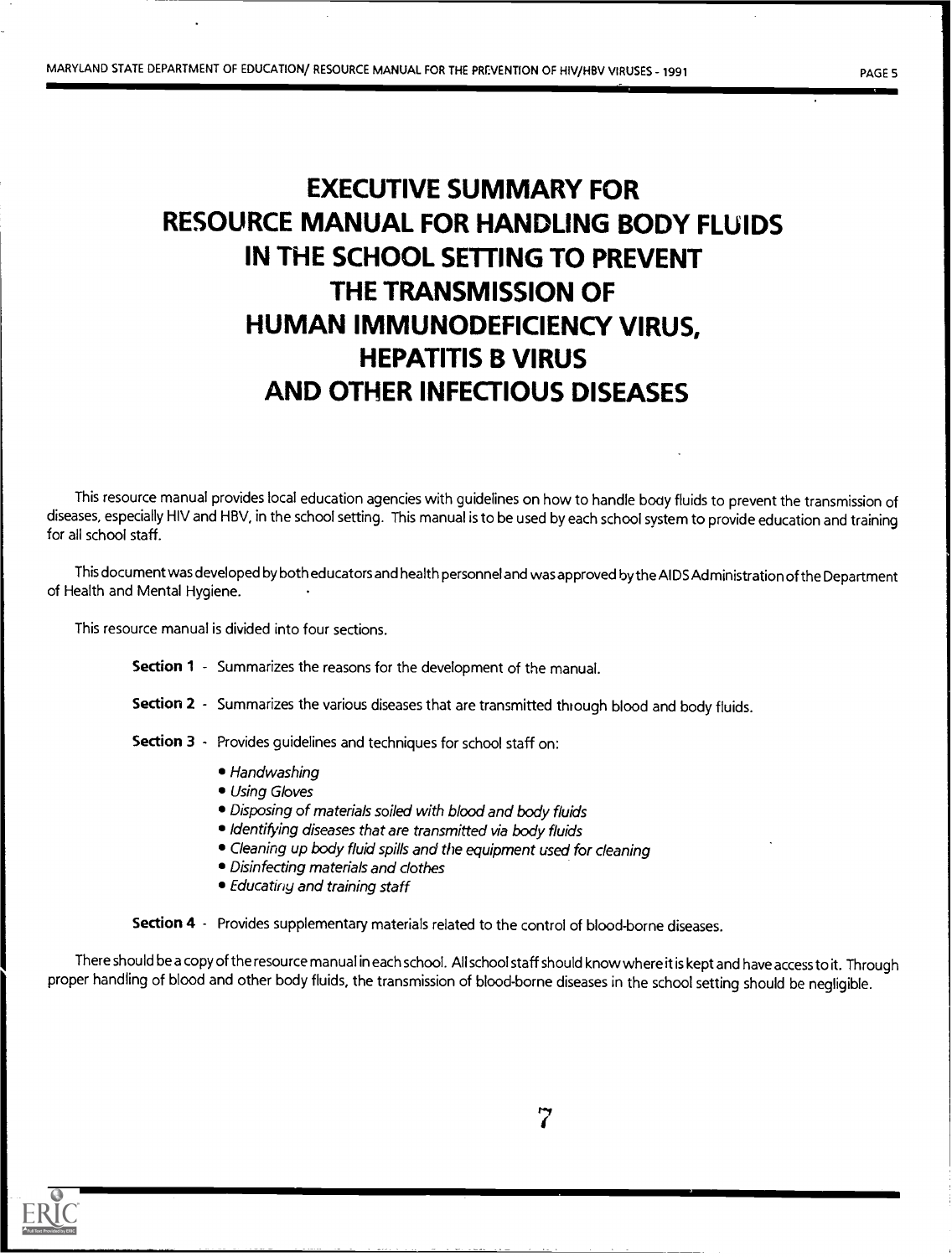## INTRODUCTION

The Maryland State Department of Education and the Department of Health and Mental Hygiene recognize that prevention of communicable disease is an important area of concern among school staff. Therefore, these two State Departments have worked collaboratively to address these concerns and to assist local education agencies (LEAs) in dealing with health-related issues. Local education agencies have expressed concerns regarding the need for guidelines that outline precautions all school staff should take if they come into contact with blood and other body fluids. The following resource manual has been developed specifically to address prevention of the transmission of both Hepatitis B Virus (HBV), Human Immunodeficiency Virus (HIV), and other infectious diseases transmitted by body fluids.

The Centers for Disease Control (CDC) emphasize the need to consider all blood and body fluids as potentially infectious. The vast majority of persons who are infected with HIV or HBV have no symptoms; however transmission can occur through inappropriate handling of blood and body fluids. Based on this consideration, school staff should consider the body fluids from all persons as potentially infectious and take appropriate precautions. This manual will assist school staff in developing a level of personal responsibility for preventing the transmission of any communicable disease. Additionally, the resource manual can be used to provide the basis for inservice training for school personnel. At a minimum, the inservice training should include the contents of this resource manual.

This resource manual contains guidelines that apply to all members of the school staff who may come into direct or indirect contact with the blood and other body fluids of another person.

## HIV AND HBV TRANSMISSION

Human Immunodeficiency Virus (HIV), the virus that causes Acquired Immune Deficiency Syndrome (AIDS), is transmitted through sexual contact with infected individuals and exposure to infected blood. It can also be transmitted from an infected mother to her baby during pregnancy, delivery, and breast feeding. HIV has been isolated from blood, semen, vaginal secretions, breast milk, cerebrospinal fluid, saliva, and tears. However, epidemiologic evidence has implicated only blood, semen, vaginal secretions, breast milk and fluids with visible blood in transmission. The Centers for Disease Control continue to study health care workers who have had percutaneous (through the skin) or mucous membrane exposure (eye, nose and mouth) to blood and body fluids. CDC concludes that while there is a risk of HIV transmission to health care workers, the risk is extremely low and can be minimized by taking appropriate precautions. CDC estimates the risk of HIV transmission following a needle-stick injury from an infected person to be less than 0.3 percent.

Identified risk factors for Hepatitis B Virus (HBV) transmission are almost identical to HIV. Despite the similarities in the modes of transmission, the risk of HBV infection after exposure far exceeds that for HIV infection. It is estimated that the risk of acquiring HBV infection following an injury with a needle contaminated with blood of a HBV carrier ranges from six percent to thirty percent, greater than the risk of HIV infection under similar circumstances.

## GUIDELINES FOR PRECAUTIONS WITH BODY FLUIDS TO PREVENT THE SPREAD OF HIV, HBV, AND OTHER INFECTIOUS DISEASES

These guidelines go beyond the Centers for Disease Control's Universal precautions. They were developed for use in the school setting and to provide school personnel with standard procedures for the handling of body fluids. For this document body fluids will be identified as blood, feces, urine, saliva, nasal discharges, vomitus, and semen. The following table outlines what types of organisms may be spread through a variety of body fluids and how they are transmitted.

 $\widehat{\delta}$ 

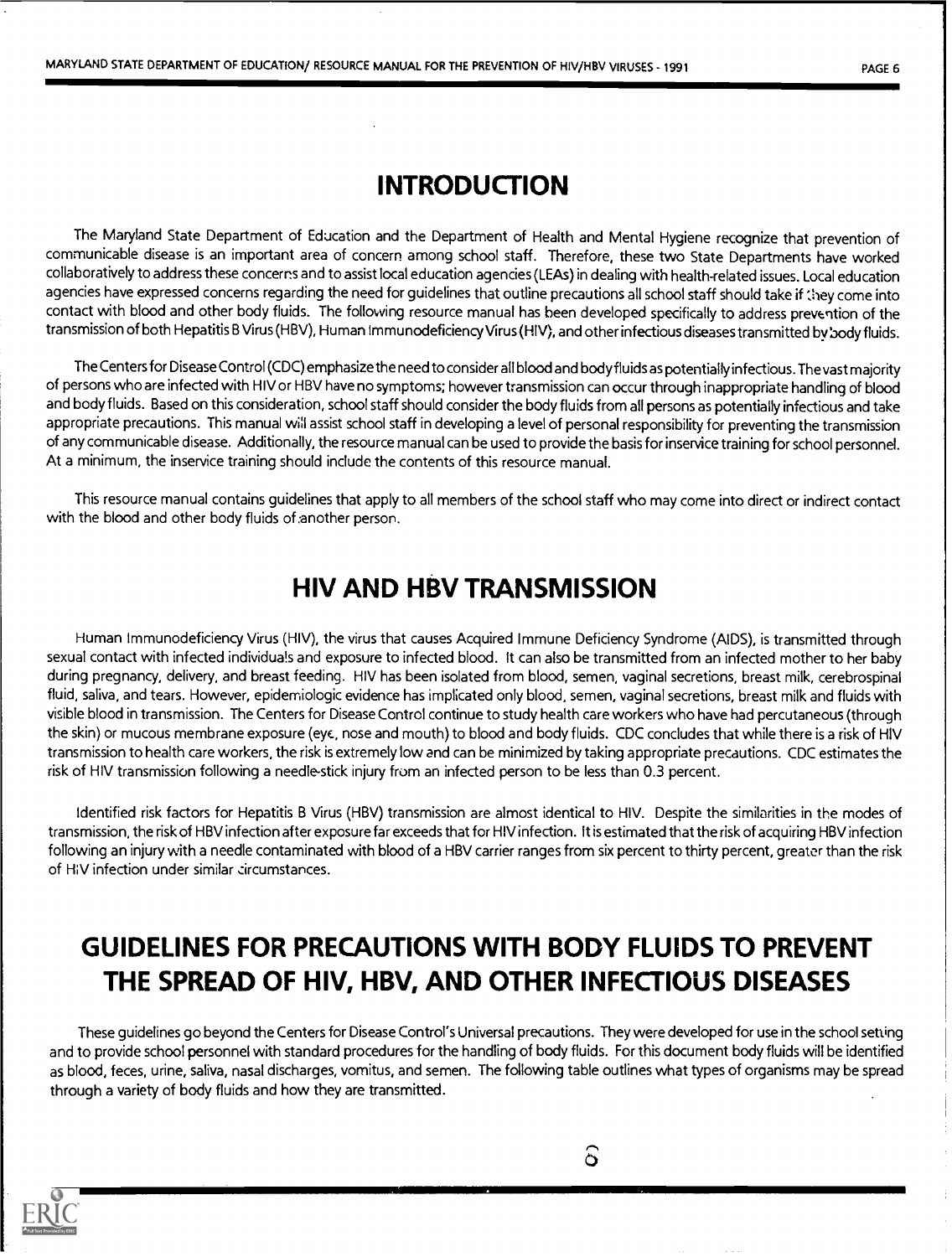## BODY FLUID SOURCES OF INFECTIOUS AGENTS AND PREVENTION IN THE SCHOOL SETTING

| <b>Body Fluid Source</b>                                              | <b>Organism of Concern</b>                                                                                                         | <b>Prevention</b>                                                                                       |  |
|-----------------------------------------------------------------------|------------------------------------------------------------------------------------------------------------------------------------|---------------------------------------------------------------------------------------------------------|--|
| <b>Blood</b>                                                          |                                                                                                                                    |                                                                                                         |  |
| • cuts/abrasions<br>• nosebleeds<br>• menses<br>• contaminated sharps | <b>Hepatitis B Virus</b><br>Human Immunodeficiency Virus<br>Cytomegalovirus<br>Other Hepatitis Viruses                             | Use gloves or other barriers (i.e.<br>tissues, paper towels)<br>Wash Hands<br>Report accidental contact |  |
| <b>Feces</b>                                                          |                                                                                                                                    |                                                                                                         |  |
| • incontinence<br>• diaper changing                                   | Salmonella Bacteria<br>Hepatitis A & C Viruses<br>Shigella Bacteria<br>Rotavirus                                                   | Use gloves or o her barriers (i.e.<br>tissues, paper towels)<br>Wash Hands                              |  |
| Urine                                                                 |                                                                                                                                    |                                                                                                         |  |
| • incontinence<br>• diaper changing                                   | Cytomegalovirus                                                                                                                    | Use gloves or other barriers (i.e.<br>tissues, paper towels)<br>Wash Hands                              |  |
| <b>Respiratory Secretions</b>                                         |                                                                                                                                    |                                                                                                         |  |
| $\bullet$ saliva<br>· nasal discharge                                 | Mononucleosis Virus<br><b>Common Cold Viruses</b><br>Influenza Viruses<br>Parvovirus (Fifth Disease)<br>Measles, Mumps, Chickenpox | Use gloves or other barriers (i.e.<br>tissues, paper towels<br>Wash Hands                               |  |
| <b>Vomitus</b>                                                        | Mononucleosis Virus                                                                                                                | Use gloves or other barriers (i.e.<br>tissues, paper towels<br>Wash Hands                               |  |
| <b>Semen</b>                                                          |                                                                                                                                    |                                                                                                         |  |
|                                                                       | <b>Hepatitis B Virus</b><br>Human Immunodeficiency Virus<br>Gonnorhea                                                              | Use gloves or other barriers (i.e.<br>tissues, paper towels)<br>Wash Hands<br>Report accidental contact |  |

## If additional information is needed on listed diseases, call your local health department



 $\mathsf{S}$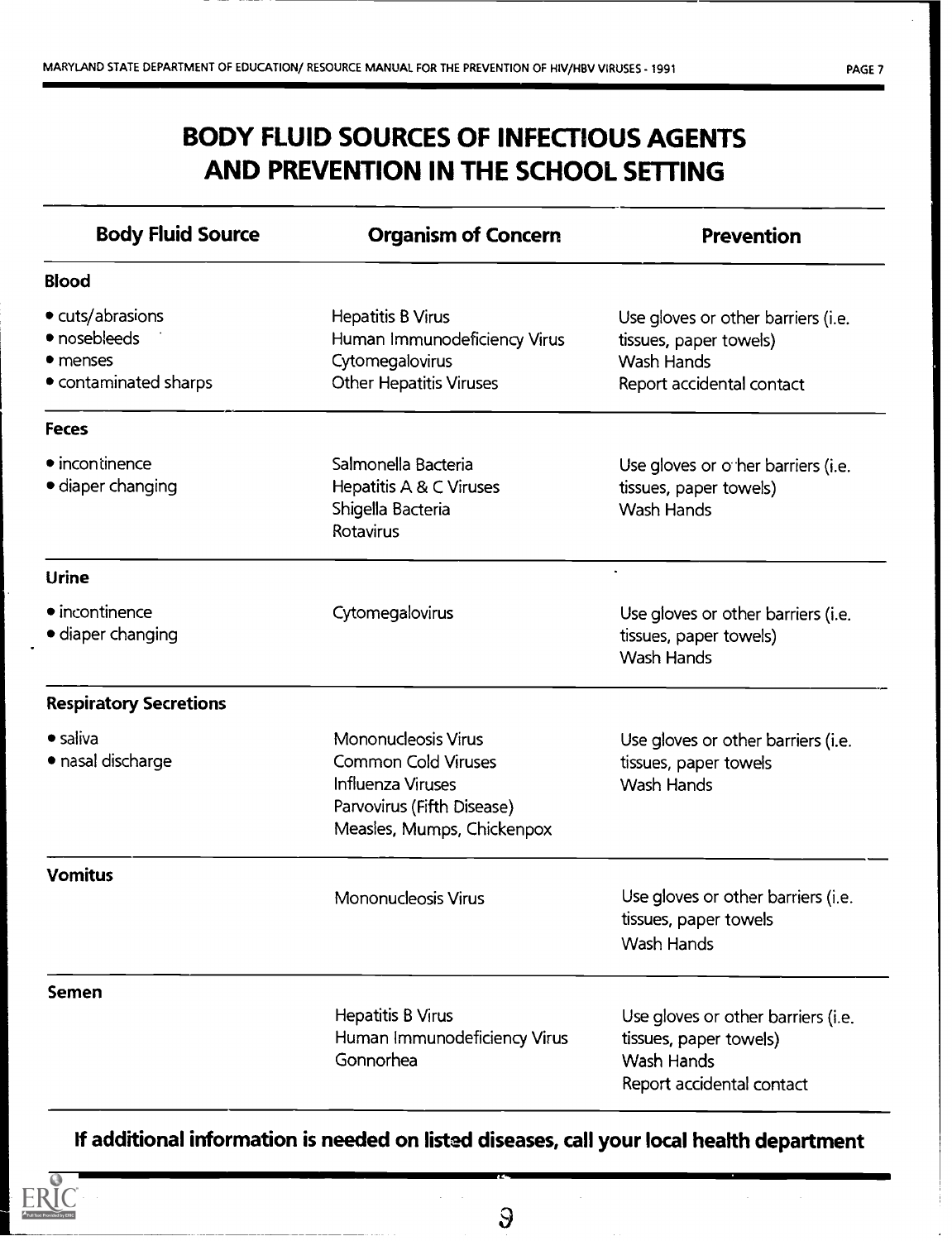#### I. Potential Hazards of Body Fluid Spills

It must be emphasized that body fluids with which one comes into contact may contain organisms, some of which maycause disease. Furthermore, many germs may be carried by individuals who have no symptoms of illness. These individuals may be at various stages of infection: incubating disease, mildly infected with the disease without symptoms, or chronic carriers of certain infectious agents including HIV and hepatitis viruses. In fact, transmission of communicable diseases is more likely to occur from contact with infected bodyfluids of unrecognized carriers than from contact with fluids from recognized individuals because simple precautions are not always carried out.

### II. Handwashing

- The most effective technique to prevent the spread of infection is frequent and thorough handwashing. (Appendix A- Diagram, Correct Procedure for Handwashing)
- Effective handwashing is accomplished by using soap and running water while rubbing hands together for at least ten seconds.
- Hands should be dried on disposable paper towels. Before discarding, these paper towels should be used to turn off faucets.
- Any type of soap is effective; however, antiseptic soap should be available in health rooms or special settings where medical procedures are done (e.g., catheterization, tracheotomy care).
- Hands should always be washed before and after providing first aid or similar treatment; after cleaning up bloted or body fluid spills; or after handling potentially infectious materials. Always wash hands after removing gloves. Always wash hands before  $\epsilon$  ating.

#### Gloves And Other Barriers

- All workers should routinely use gloves to prevent skin and mucous membrane exposure when in contact with blood, other body fluids, or materials contaminated with blood or other body fluids.
- Types of gloves: Vinyl or latex gloves are appropriate for use in school. It is recommended that janitorial staff use reusable gloves of a heavy material, such as household gloves. Plastic gloves, such as those used in cafeterias, do not provide adequate protection for handling possibly infectious materials.
- S:7:e of gloves: Gloves are available in small, medium, and large sizes. Efforts should be made to have appropriate sizes available for school personnel's use.
- Accessibility: Disposable gloves should be available in every classroom, office area, janitorial closet, and laundry area. These gloves should be maintained in a location accessible to all staff and substitutes. The quantity of gloves should be predicated on the subject area, age of the students, and any special needs of the students and teachers. The supply of gloves needs to be replenished throughout the year.
- All first aid kits should be stocked with gloves and replenished as necessary.
- Disposal: Soiled gloves should be removed using the recommended procedure illustrated in Appendix B, (Diagram, Correct Procedure for Removing Gloves). Used gloves should be disposed of by placing in a trash can lined with a plastic bag. Wash hands after removing gloves.
- Staff Instruction: Procedures for putting on, removing, and disposing of soiled gloves need to be included in staff education programs (Appendix C - AIDS Prevention Education).
- Other Barriers: In some instances, gloves may not be immediately available. In those circumstances, other barriers (e.g. a wad of tissues, paper towels, or an article of clothing) should be used.. ក

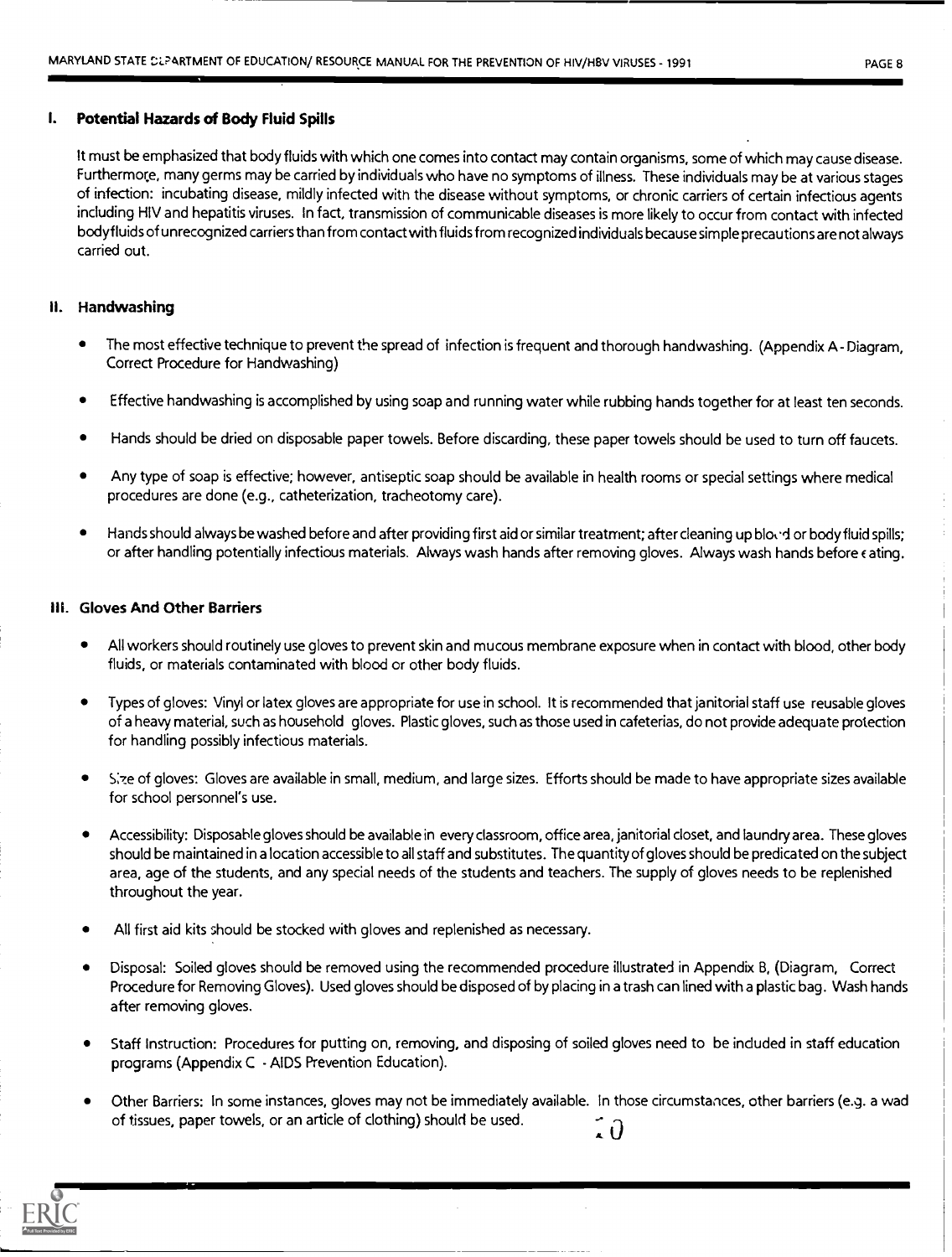## IV. Disposal of Waste Soiled With Blood and Other Body Fluids

- Liquid waste (blood, vomitus, etc.) can be disposed of into the public sewer system.
- Materials (sanitary napkins, bandages, diapers, etc.) contaminated with blood or other body fluids should be placed in a plastic bag. This bag can then be disposed of in the regular trash can.
- Disposable sharps (needles, syringes, capillary tubes, lancets) should be left intact and disposed of into puncture- resistant containers that are leak-proof. NEVER ATTEMPT TO RECAP NEEDLES, BEND THEM OR OTHERWISE ATTEMPT TO PUF.POSELY BREAK THEM. Do not overfill the container, as this can also lead to needle-stick "accidents." When the container is 3/4 full, fill it with a hospital-grade disinfectant. (See Part V.) After 10 minutes, you can then dispose of the container in the regular trash.

### VI. Clean-Up of Blood/Body Fluids

- Disposable gloves should be worn.
- Disposable cleaning cloths should be used to clean up spills of blood and other body fluids.
- Surface debris (e.g. vomitus, pool of blood) should be removed first. A hospital grade disinfectant should then be used to disinfect the area. Check the label of the disinfectant and follow instructions for recommended dilution and surface contact time.
- Disinfectants: A hospital grade disinfectant should be used to clean surfaces contaminated with body fluids. Such disinfectants will kill vegetative bacteria, fungi, tuberclular bacilli, and viruses. The disinfectant should be registered by the U. S. Environmental Protection Agency (EPA) for use as a disinfectant in hospitals. (Appendix D - Understanding the Labels of Germicides)

## VI. Cleaning of Equipment/Clothing

- Gloves should be worn when handling soiled clothing.
- Soiled clothing should be handled as little as possible. If immediate laundering is not possible, soiled clothing should be placed in a leak proof bag and sealed until removed by parent or guardian.
- Laundry shouid be washed with detergent on the hot cycle. Clothing soaked with blood and other body fluids should be washed separately from other items. Presoaking may be required for heavily soiled clothing.
- There is no epidemiologic evidence of HIV/HBV transmission from soiled laundry. The effect of dilution, pH changes, and heat while laundering renders the risk of HIV and HBV transmission negligible.
- Sponges, mops, or other non-disposable equipment that have been \_ontaminated with blood and other body fluids should be cleaned with soap and water and soaked in a hospital grade disinfectant.
- Toys soiled with body fluids should be washed with soap and water, cleaned with a hospital grade disinfectant, rinsed, and dried. Stuffed toys should not be exchanged among children.

## VII. Disinfecting Rugs

- For soiled rugs, apply a sanitary absorbent agent, let dry, and vacuum. If necessary, mechanically remove the absorbent agent with dustpan and broom, then apply rug shampoo with a brush and revacuum.
- Refer to VI, Cleaning of Equipment/Clothing, for directions on how to clean any materials or equipment used to clean the rug.

Y.

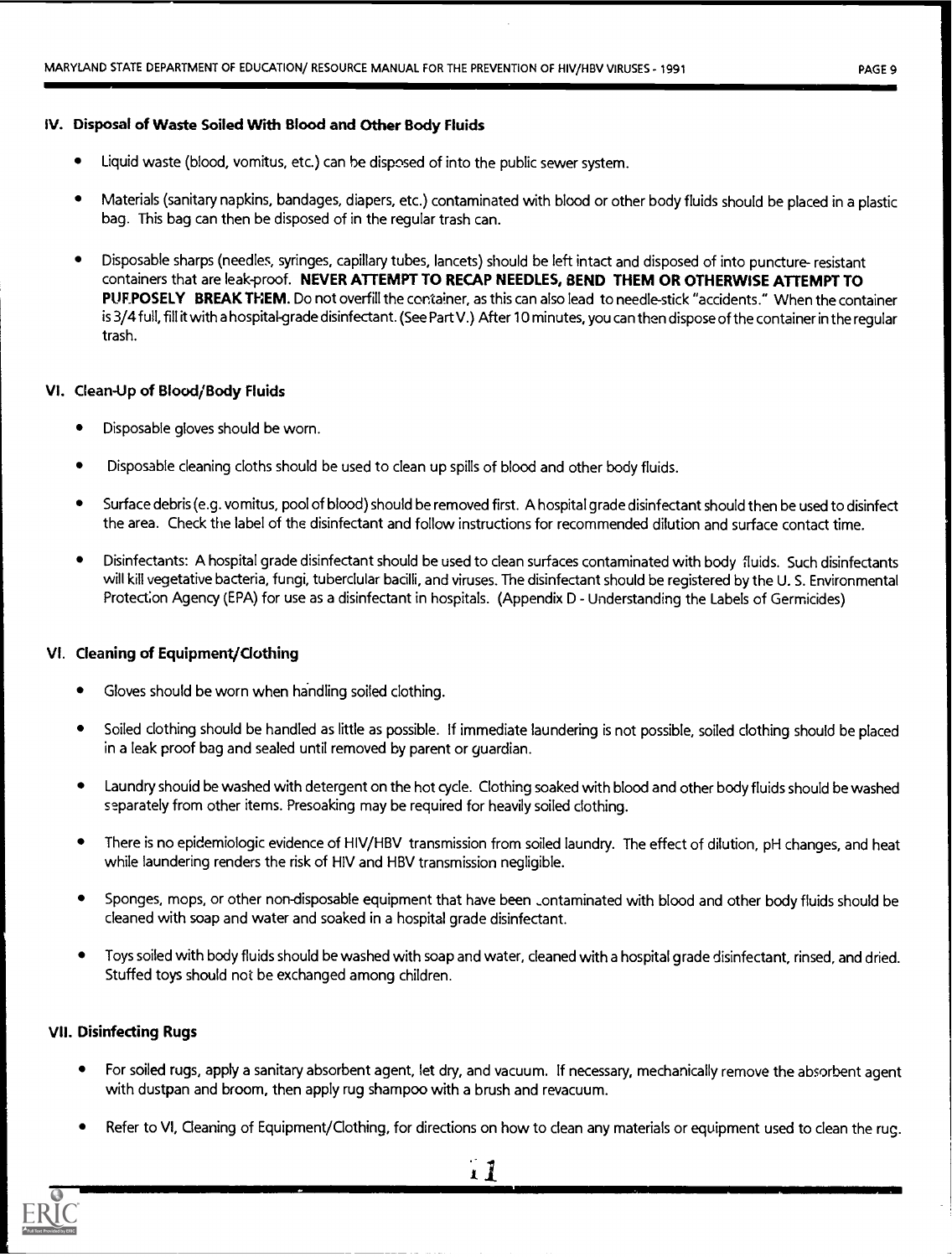#### VIII.Education and Training for School Staff

It is the responsibility of every school system to ensure that all school staff receive general information about blood-borne infectious diseases and are informed of the occupational exposure risk factors associatedwith the transmission of these diseases, including HIV and HBV. This needs to be done so that each staff member can recognize potentiallyhazardous situations and take appropriate precautions to avoid or minimize personal risk. Information about HIV/AIDS is required to be given annuallyto all school staff in COMAR 13A.04.18.04.

Every school system shall evaluate each routine or reasonably anticipated job-related task or group of tasks and determine which tasks are likely to result in contact with blood or body fluids. School Systems shall establish and maintaina staff training and education program for any and all school staff who perform, or may be required to performa contact task. This staff training and educational program shall conform to the Maryland Occupational Safety and Health (MOSH) Standard for Occupational Exposure to Blood-Borne Pathogens,<br>.09.12.37, Draft Regulations, October 24, 1990.

It is the responsibility of each school system to keep and maintain records in accordance with MOSH Standards.

### IX. Management of Blood and/or Body Fluids Exposures

Students and school personnel who have experienced blood and/or body fluid exposures, as defined in State of Maryland Department of Health and Mental Hygiene AIDS Administration and Epidemiology and Disease Control, Section III, Management of Exposures (Appendix E), should be directed to follow the procedures outlined in that document. Procedures for record keeping and/or reporting should follow the local education agencies' procedures for reporting and the proposed Maryland Occupational Safety and Healtli Standard for Exposure to Blood-Borne Pathogens, .09.12.37, Draft Regulations, October 24, 1990 (Appendix F).

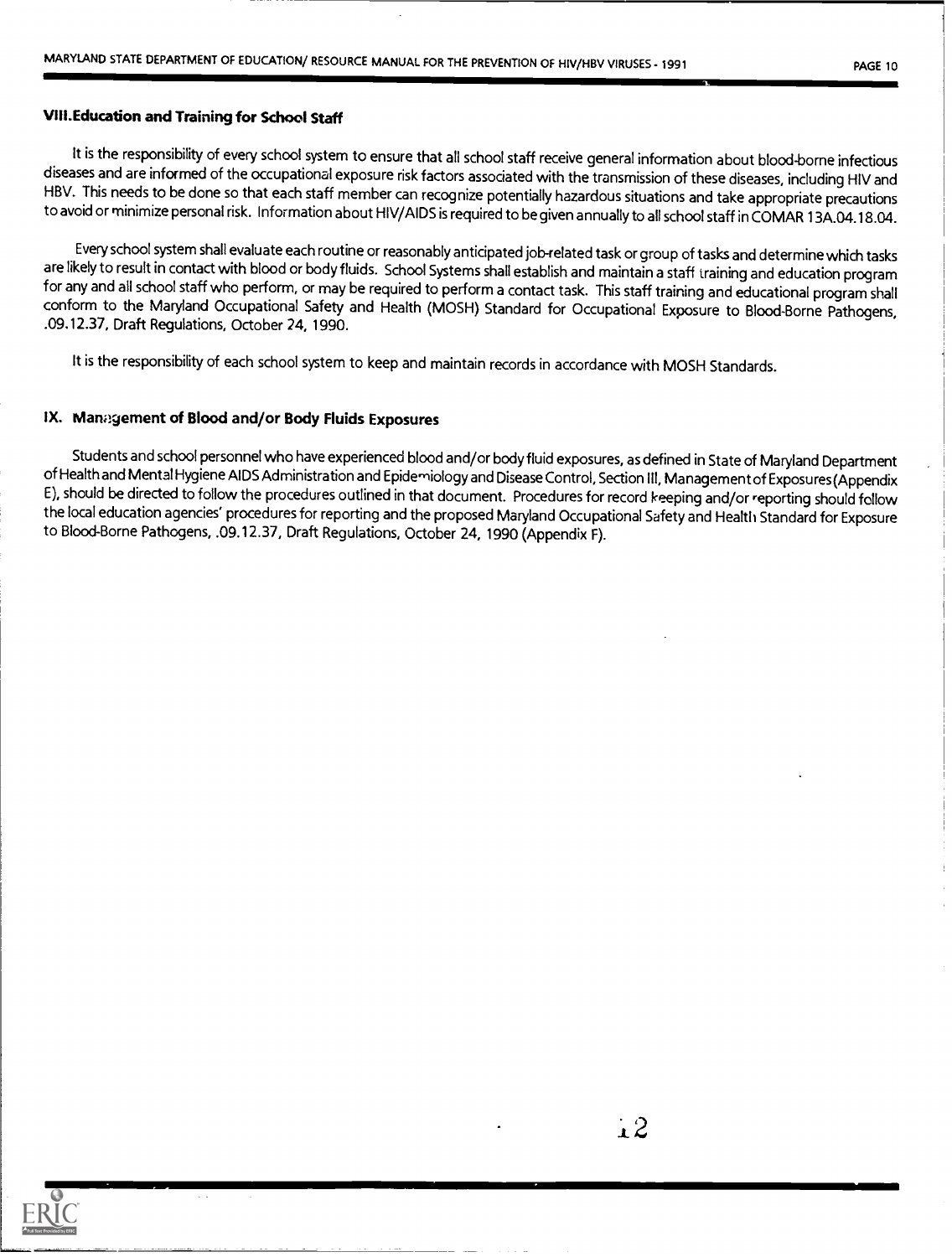## APPENDICES

| Handwashing                                                                                                                       |
|-----------------------------------------------------------------------------------------------------------------------------------|
| <b>Removing Gloves</b>                                                                                                            |
| <b>Bylaw</b>                                                                                                                      |
| <b>Gc</b> <sub>i</sub> micides                                                                                                    |
| State of Maryland<br>Department of Health and<br>Mental Hygiene AIDS<br>Administration and<br>Epidemiology and Disease<br>Control |
| Occupational Exposure to<br><b>Bloodborne Pathogens</b><br>Proposed Standard                                                      |



 $\overline{\mathscr{C}}$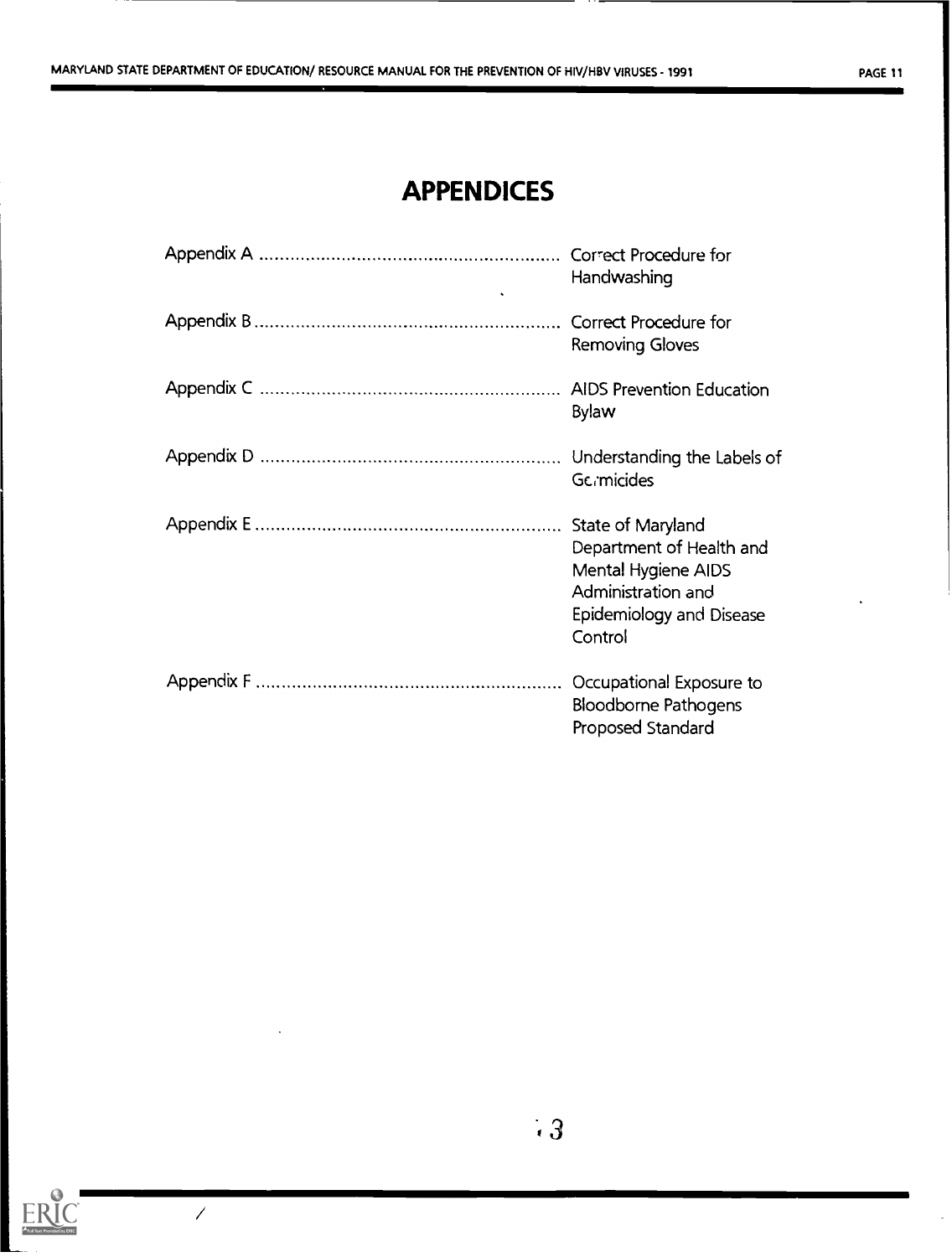

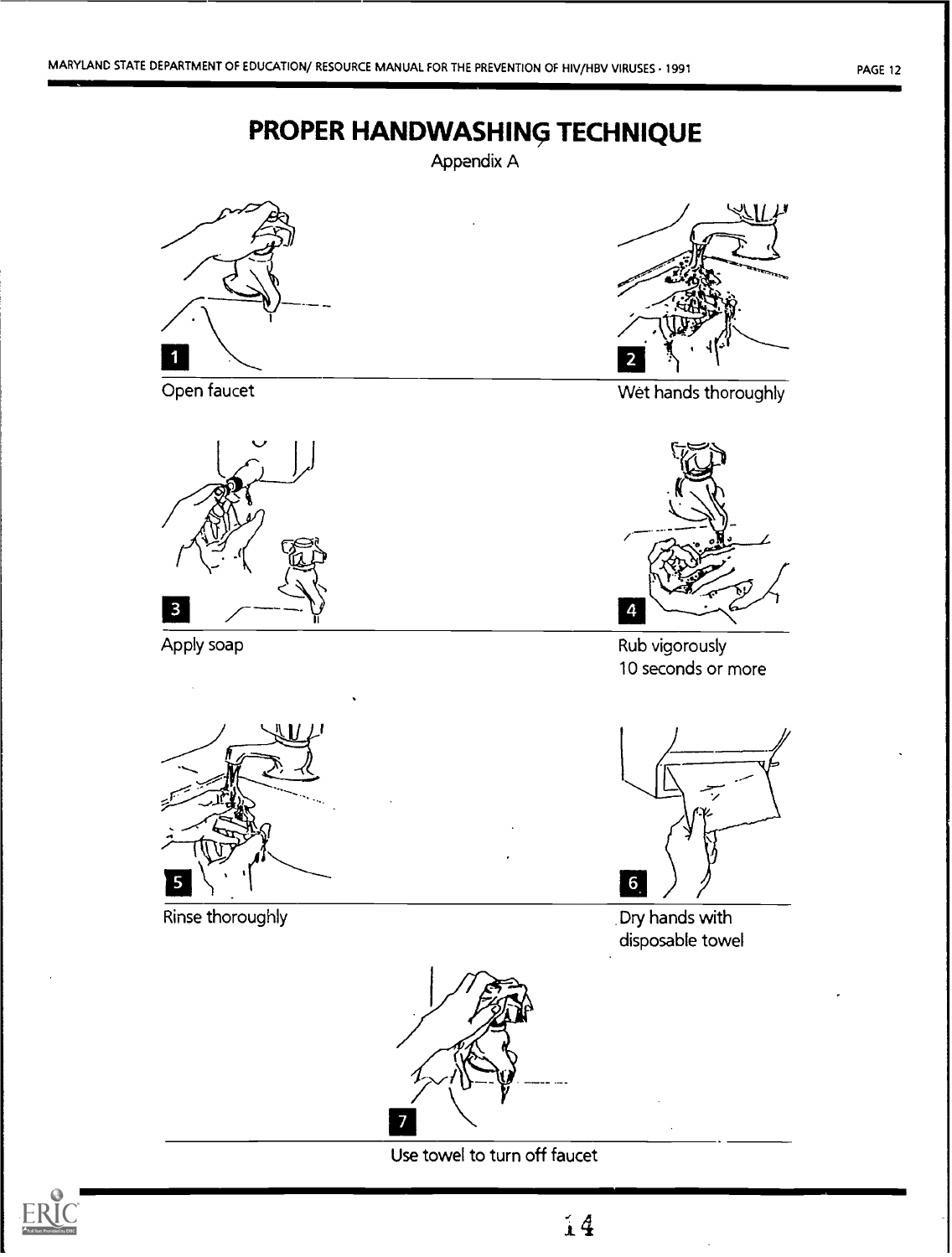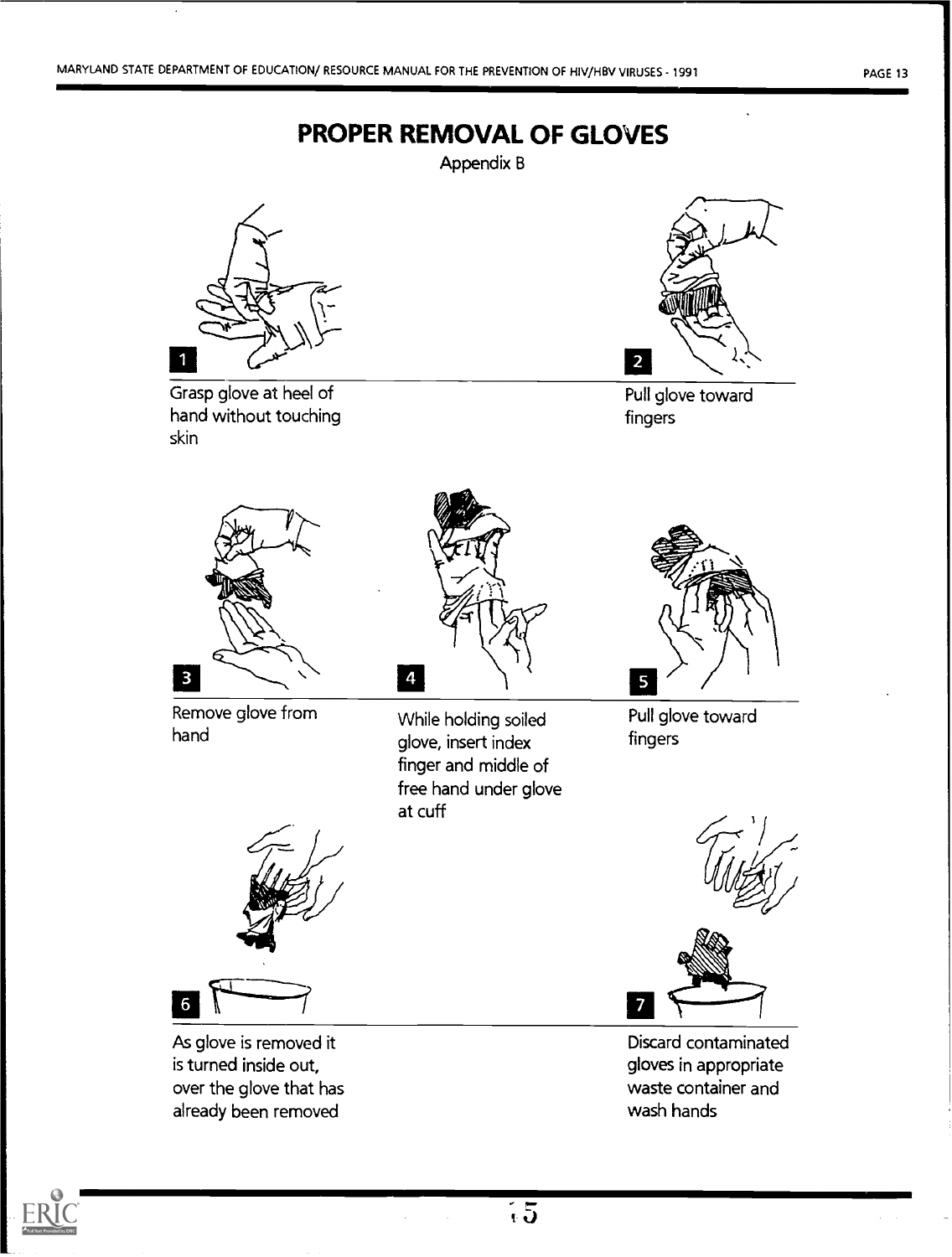## Appendix C Title 13A STATE BOARD OF EDUCATION

Subtitle 04 SPECIFIC SUBJECTS

Chapter 15 AIDS Prevention Education

Authority: Education Article, 2-205(h) and 7-401, Annotated Code of Maryland

## .01 General,

- A. Acquired immune deficiency syndrome (AIDS) is a major health problem for which no cure or effective treatment has been found, and AIDS education is critical in preventing the spread of AIDS.
- B. Notwithstanding the provisions contained in COMAR 13A.04.01, local school systems shall provide annual instruction in acquired immune deficiency syndrome to all students at least once in grades 3 to 6, in grades 6 to 9, and 9 to 12.
- C. Each local board of education shall determine the three grades between 3 and 12 at which all students are to receive instruction.
- D. Students may be excused from the instructional unit on AIDS prevention upon a written request from their parents or legal guardians. For those students excused from the unit, each local school shall provide other worthwhile learning activities in another health-related area. When practical, curricular materials may be made available by the school system for home instruction use by parents or guardians of students excused from AIDS prevention instruction in the school.
- E. Content and curricular topics shall be appropriate to the age, interests, and nceds of students, giving particular regard to students at the early learning level. Pursuant to instructional guidelines developed by the Maryland State Department of Education and as appropriate for the age of the students, curricular topics shall include:
	- (1) The definition and description of AIDS;
	- (2) Symptoms and complications associated with AIDS and related disorders;
	- (3) Means by which human immunodeficiency virus (HIV) is transmitted;
	- (4) Diagnosis and treatment of AIDS;
	- (5) Methods for prevention of the spread of AIDS; and
	- (6) Information on the available research concerning AIDS.

## .02 Curriculum Development and Review.

- A. Each local school system shall develop curriculum in AIDS prevention education in consultation with the local health department and may use resources availablefrom the Maryland Department of Health and Mental Hygiene and the Maryland State Department of Education.
- B. Each local school system shall use an existing committee or appoint a committee comprised of educators, representatives of the community including parents or guardians of children enrolled in a public school program, and the local health department which shall examine all printed and audiovisual materials and computer software proposed for use in the AIDS prevention education curriculum. Recommendations from this committee shall be submitted to the local superintendent of schools and the local board of education for final action. All aspects of the curriculum shall be reviewed by the committee at least annually to assure that it is accurate and current.

## .03 Teacher Training.

School staff selected to teach AIDS prevention curricular topics in the classroom shall receive in-service education before initiating instruction with students, and annually after that. The content of the in-service education program should be designed in consultation with the local health department.

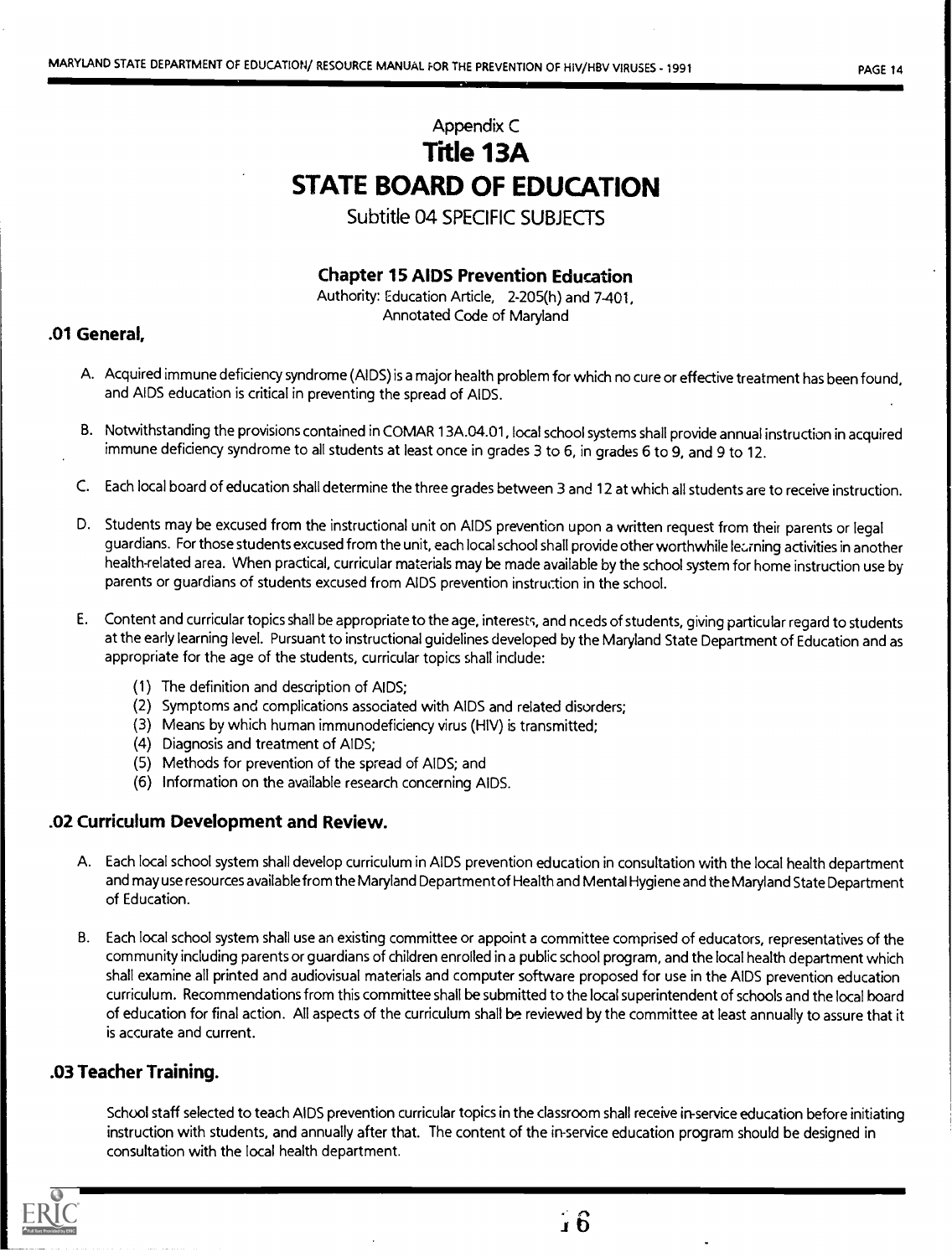4101111

## .04 Staff Awareness Program.

Personnel employed by the local school system shall be provided annually with information or an awareness program about AIDS and its prevention. The information or awareness program should be developed in consultation with the local health department.

## .05 Parent Awareness Program.

Each local school system shall make an effort to provide information about AIDS to the parents of childrenenrolled in public school programs. The information or awareness program should be developed in consultation with the local health department.

### .06 Implementation.

In September 1988, each local superintendent of schools shall certify in writing to the State Superintendent of Schools that the school system has complied with all provisions of this chapter.

## Administrative History

### Effective date:

Regulations .01-.06 adopted as an emergency provision effective October 6, 1987 (14:22 Md. R. 2336), emergency status expired April 6, 1988 (Emergency provisions are temporary and not printed in COMAR)

Regulations .01-.06 adopted effective May 2, 1988 (15:9 Md. R. 1110)

## CHANGES TO REGULATIONS

Changes frequently occur to regulations published in the Code of Maryland Regulations (COMAR). These changes are always printed in the Maryland Register, CM: AR's be-weekly supplement. Consult the "Cumulative Table of COMAR Regulations Adopted, Amended, or Repealed" in the most recent issue of the Maryland Register.

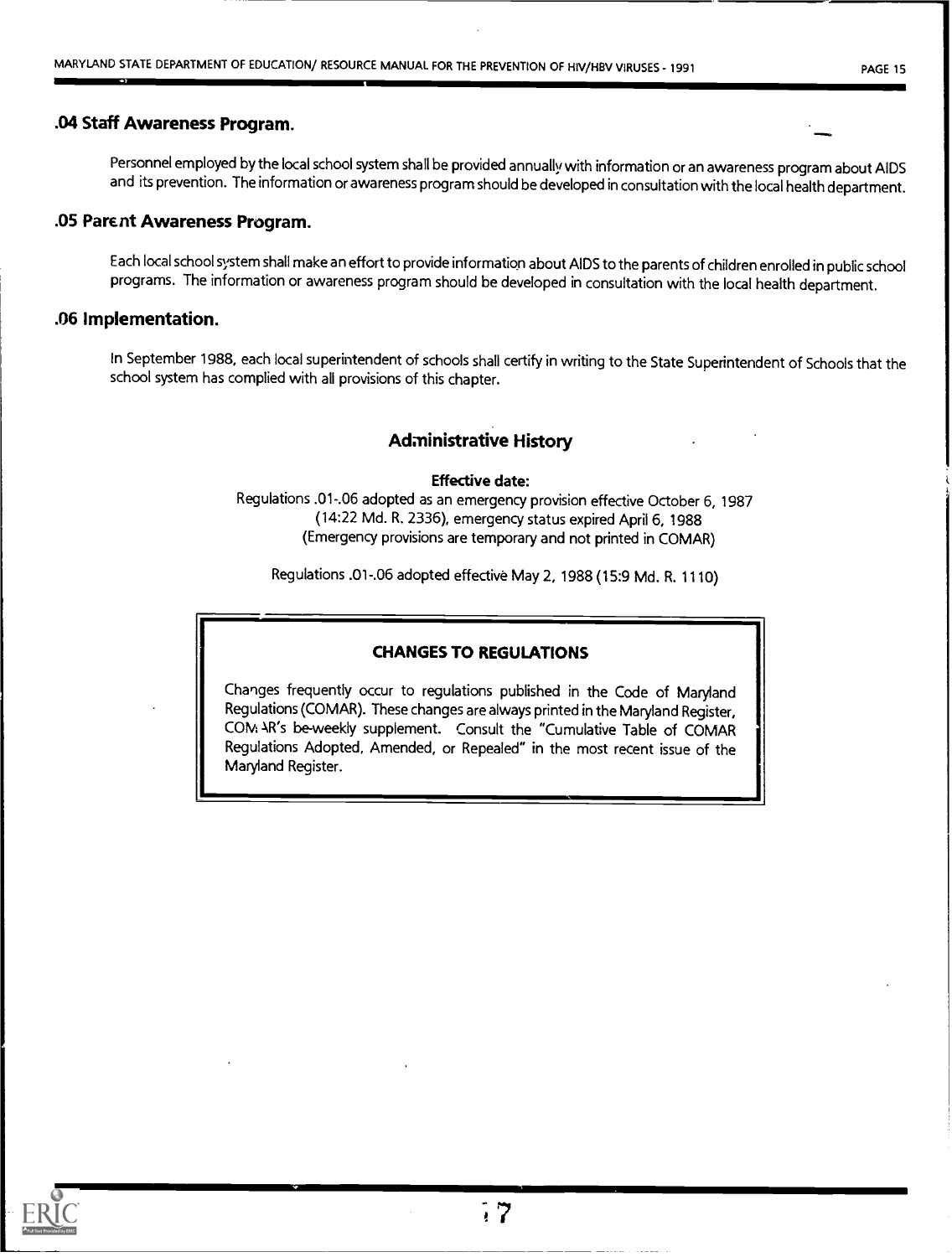## APPENDIX D UNDERSTANDING THE LABELS OF GERMICIDES

Under the Federal Insecticide, Fungicide and Rodenticide Act (FIRFA), the Environmental Protection Agency (EPA) is responsible for the registration and regulation of germicides. In exercising this responsibility, the EPA requires that label claims be truthful, meaningful and practical for safe and effective use of the product.

When a germicide is being considered tor purchase, the label should be checked for:

- 1. The EPA registration number;
- 2. An ingredient statement;
- 3. Directions for use;
- 4. Adequate safety and precautionary information;
- 5. The name and address of the manufacturer or distributor

Additionally, examine the label for the tabulation of benefits. The claims that appear on the label are established by testing the product against a uniform set of official standards of the Association of Official Analytical Chemists, which are used by the EPA. Under the se standards a HOSPITAL DISINFECTANT must be effective against the test organisms Staphylococcus aureus, Salmonella Cholerasuis and Pseudomonas Aeruyenosa. A TUBERCULOCIDAL LABEL means the chemical has been tested against Mycobacterium tuberculosis var bovia. Labels may also include a fungicidal, virucidal and sporocidal claims.

The label on a germicide is a legal document and is a guarantee that the product will perform as stated on the label. An informed examination of the label will result in purchase of a germicide that will perform the desired functions effectively.

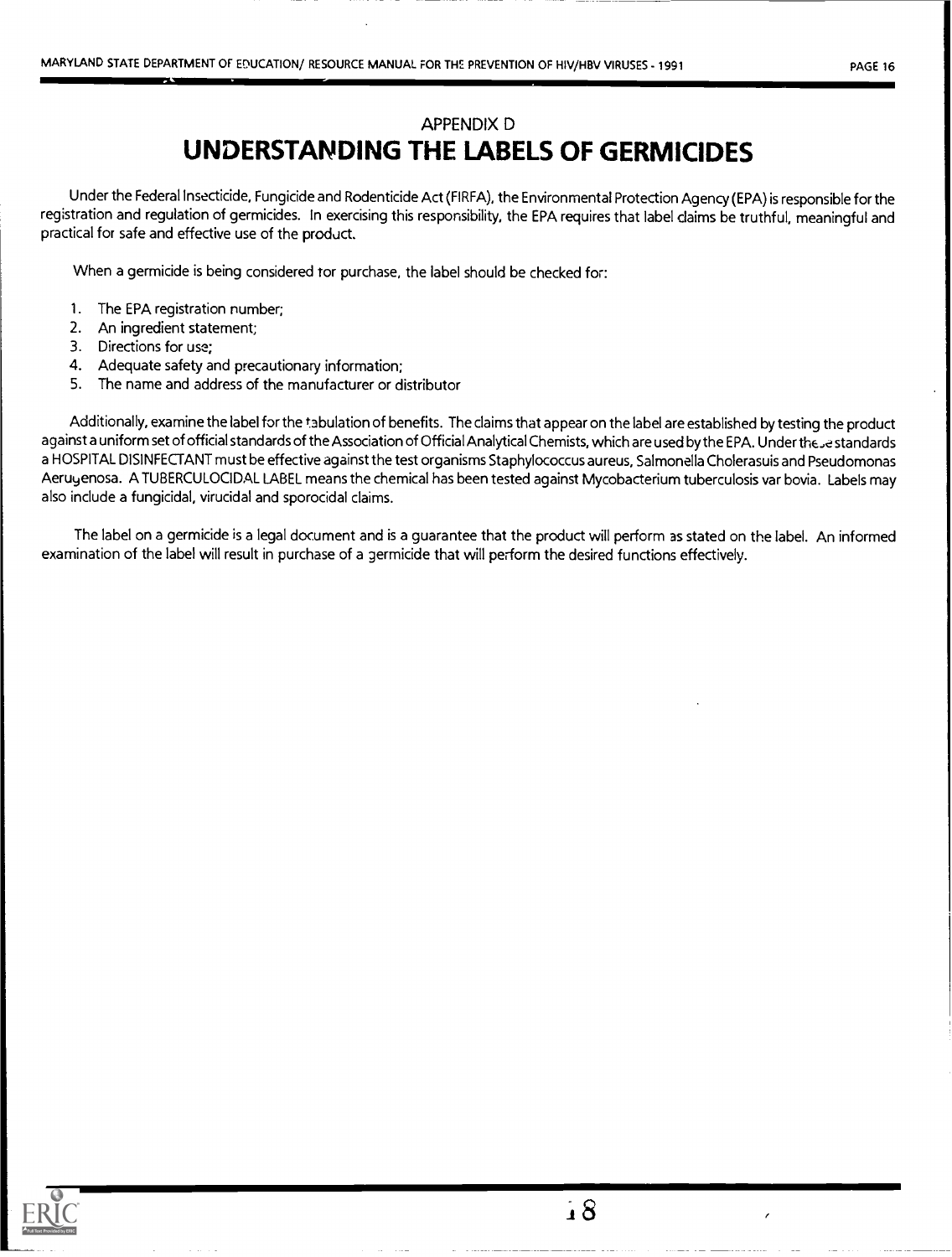## APPENDIX E

## State Of Maryland Department of Health and Mental Hygiene AIDS Administration And Epidemiology and Disease Control

## III. MANAGEMENT OF EXPOSURE

## A. Definition of Exposure

Epidemiologic evidence indicates that while HIV can be isolated from numerous body fluids, the only body fluids known to be responsible for infections are blood, semen, vaginal fluids and breast milk. The following classification of exposures is designed to clarify the need for following-up from different types of exposures. Significant exposures to Hepatitis B Virus and their management are thoroughly discussed in the MMRW June 19, 1987: 36, 353-366.

## 1. CLASS I EXPOSURE

- a. Percutaneous exposures occur through the skin, e.g. needle stick injury,injury from sharp objects.
- b. Mucocutaneous exposures to blood, semen, serosanguinous or purulent drainage. Mucocutaneous exposures occur through splashes or aerosolization into mucous membranes, e.g. eye, nose, mouth.
- c. Open wound exposures to blood, semen, serosanguinous or purulent drainage. Open wound exposures include contact with exudative lesions, burns, dermatitis, or chapped skin.

## 2. CLASS II EXPOSURE

- a. Percutaneous exposures to other body fluids.\*
- b. Mucocutaneous exposure to other body fluids.
- c. Ope, wound exposures to other body fluids.

\* fluids other than blood, semen, serosanguinous or purulent drainage.

## 3. CLASS III EXPOSURES

Intact skin exposure to blood or body fluids.

- B. Not an Exposure
	- 1. Being in the same room as an HIV infected person.
	- 2. Touching an HIV infected person.
	- 3. Blood/body fluids on clothing or equipment.
- C. Management of Exposures
	- 1. Immediate Response (Class I, II, Ill, Exposures)
		- a. Percutaneous exposure: As soon as possible wash area with running water or germicidal handwashing solution over wound and attempt to express blood from the wound, After thoroughly cleaning wound, apply alcohol, betaine or hydrogen peroxide.
		- b. Mucocutaneous exposure: Figsh eye, nose or mouth thoroughly with water.
		- c. Open wound exposure: Flush area with saline or water and apply alcohol, betaine or hydrogen peroxide.
		- d. Intact skin exposure: Wash area promptly.

## Follow-up Procedure

1. Evaluate Exposure

Determine what class of exposures has occurred. The following steps are recommenderl depending upon the class of exposure.

a. CLASS I EXPOSURE:

There is documented risk of HIV infection with a Ciass I Exposure which is presently estimated to be less than 1%. Followup counseling and testing is definitely recommended for class I exposures.

b. CLASS II EXPOSURE:

Class II Exposures offer an extremely low risk of HIV infection. Thus follow-up counseling and testing is optional for Class II Exposures.

c. CLASS III EXPOSURES:

There is no epidemiologic evidence that intact skin exposure to blood/body fluids is a risk factor HIV infection. Employees concerned about Class III Exposure should be offered counseling and education about HIV. If the employee still desires HIV testing it should be available through the employer or at an alternative test site.



,9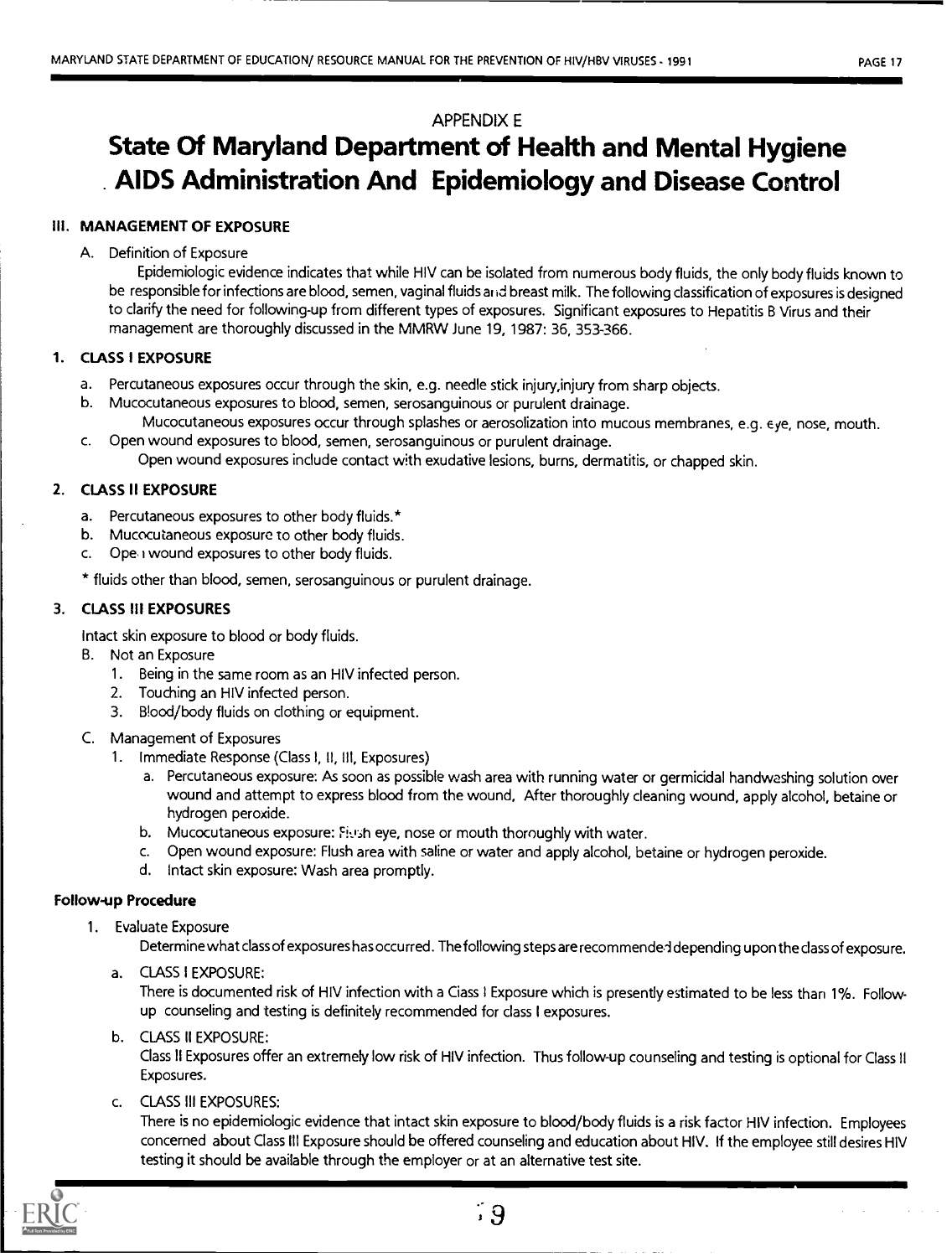- 2. Procedures with Class I (and possibly Class II) Exposures.
	- a. Counseling and testing the source person

When possible, the person who is the source of exposure should be informed of the incident and tested for HIV status after informed consent is obtained. Pre-and post-test counseling should be provided for the source person, institutions should develop policies for testing source persons when consent can not be obtained (e.g. an unconscious person). Policies should include statement of who has the right to consent for testing and who has access to test results.

- b. Counseling and Testing the Exposed Person
	- 1) Counseling

The exposed person should be counseled regarding the low risk of HIV infection with exposures. Ongoing counseling should be available to employees who have fears regarding HIV exposures. It is recommended that all exposed persons follow "precautions" listed below until determination of the need for follow-up HIV Antibody test is made.

2) Baseline HIV Antibody Test

It is recommended that the exposed person have a voluntary, confidential baseline HIV antibody test as soon as possible, but no longer than 2 weeks after the exposure. It usually takes betwee:i 2 and 12 weeks to produce antibodies after infection with the HIV virus. If this baseline HIV antibody test is positive, the infection occurred prior to the present exposure.

3) Reporting Febrile Illness

Advise the exposed person to report and seek medical evaluation for any acute febrile illness within 12 weeks after the exposure. Such an illness. particularly one characterized by fever, rash or lymphadenopathy, may be indicative of recent HIV infection.

4) Follow-up HIV Antibody Tests

If the source person is:

- a . HIV antibody negative;
- b. has no signs and symptoms of HIV infection;
- c. has no history of high risk behaviors;

AND the exposed person does not experience a febrile illness post-exposure, then no further testing or precautions are recommended for the exposed person. Follow-up testing is optional.

If the Source person

- a. refuses to be HIV tested;
- b. is known to be HIV positive
- c. has history of high risk behaviors;

OR if the exposed person experiences an acute febrile illness post-exposure, the exposed person should be counseled and tested and follow precautions to prevent transmission of HIV.

If the baseline HIV antibody test is negative, the HIV antibody test should be repeated at 6 weeks, 3 months, 6 months and 12 months to determine if infection with the HIV virus has occurred. The majority of persons infected with HIV become antibody positive during the first 3 months following exposure.

5) Precautions

During the follow-up or retesting period described above, especially during the first 12 weeks when most infected persons are expected to seroconvert (HIV antibody test becomes positive), it is recommended that the exposed person be given the following information and advice regarding precautions for preventing transmission of HIV:

- a. Do not donate blood or plasma
- b. Do riot share personal items potentially contaminated with blood, i.e. razors, toothbrushes.
- c. There is a risk of infecting others by sexual intercourse, sharing of needles, oral ger"tal contact and possibly intimate kissing (MMWR 34, 1-5)
- d. Use latex condoms during sexual intercourse to prevent the exchange of body fluids. (Note: Use of condoms are not 100% protection).
- e. Use of Nonoxynol -9 foams or jellies for vaginal intercourse is suggested.
- f. Delay pregnancy for at least 12 months.
- g. Health care workers should follow guidelines regarding "llniversal Precautions and the HIV Infected Worker"

REFERENCES: MMWR 1985;34:1-5 MMWR 1987;36(Suppl. no. 2S). 02/88



 $2\theta$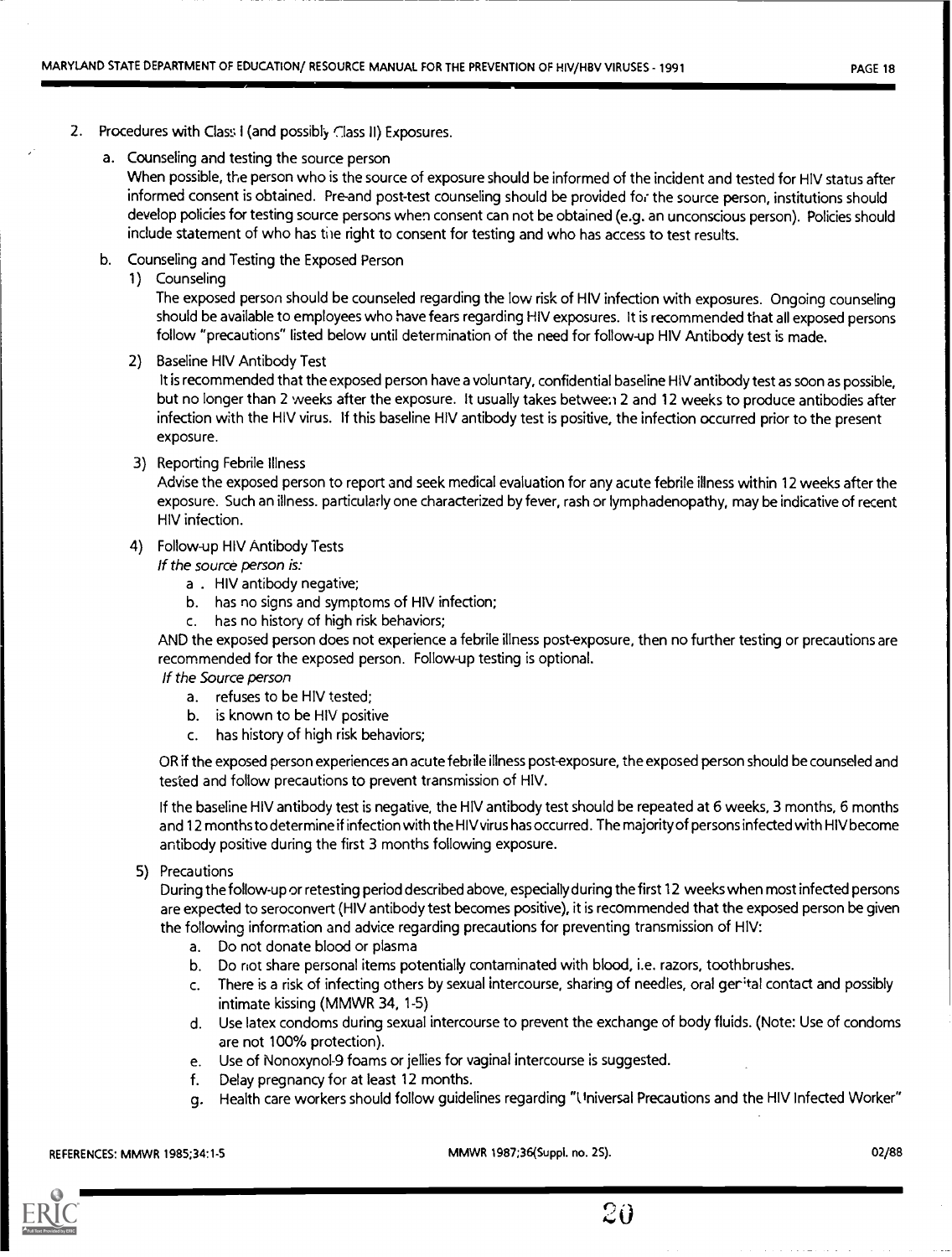## Appendix F

## OCCUPATIONAL EXPOSURE to BLOODBORNE PATHOGENS PROPOSED STANDARD

## .01 Scope and Application

- A. This chapter applies to occupational contact with human blood and other body fluids, tissues, and with substances associated with the laboratory study of Blooldborne Pathogens and Disease in all. places of employment covered by the Maryland Occupational Safety and Health Act, Article 89, Section 29 et seq., Annotated Code of Maryland.
- B. This Chapter does not preempt any other regulation or standard.

### .02 Definitions

- A. "Bloodborne Pathogens"
	- 1. Means pathogenic microorganisms which:
		- a. are present in human blood, and
		- b. can cause disease in human.
	- 2. Includes, but is not limited to, Hepatitis B Virus ("HBV"), Hepatitis non-A and non-B Viruses, and Human Immunodeficiency Virus ("HIV").
- B. "Body Fluids" mean human blood, blood products, semen, vaginal secretions, purulent drainage and cerebrospinal, synovial, pleural, peritoneal, pericardial and amniotic fluids, saliva in dental procedures and any other body fluids containing visible blood.
- C. "Contact" means contact without regard to the use of any personal protective clothing and equipment, between an employee's skin or mucous membranes and another person's blood or other body fluids, tissues, or a laboratory substance associated with the laboratory study of Bloodborne Pathogens or Disease.
- D. "Contact task" means a job related task, or group of tasks, where contact, as defined in C, above, may be reasonably anticipated based upon consideration of the task or group of tasks.
- E. "Exposure"means another person's blood or other body fluids, tissues or a laboratory substance being introduced into the body of an employee by:
	- 1. Penetrating the skin (percutaneous),
	- 2. Passing through:
		- a. A mucous membrane in the eye, mouth or nose (nucocutaneous), or,
		- b. Skin that is abraded or otherwise non-intact (cutaneous), or
		- c Intact skin when there is prolonged direct contact with large amounts of blood or other body fluids.
- F. "Laboratory substance" means materials associated with the laboratory investigation of Bloodborne Pathogens or Disease, such as blood or an organ or excreta from an experimental animal, an embryonated egg, and a tissue or cell culture.
- G. "Purulent drainage" means drainage containing pus.

## .03 Initial Determination

- A. An employer shall:
	- 1. Eyaluate each routine or reasonably anticipated job-related task or group of tasks,
	- 2. Determine which are contact tasks,
	- 3. Make a written record of the determination
	- 4. Provide the record to the employee or post the record in a place accessik le to employees, and
	- 5. Establish a system to ensure that tasks are evaluated whenever there is a process, material, control or personnel change which may result in new or additional contact tasks
- B. If an employer has no contact task in the place of employment, the employer shall make and post or provide to employees a written record of the determination in accordance with Section A, above,
- C. If an employer has any contact tasks in the workplace, the employer shall:
	- 1. Identify all employees who may be required in the course of their employment to perform a contact task;
	- 2. Ensure that employees who are not required to perform contact tasks receive the information noted in regulation .11A;
	- 3. For each contact task, determine the likelihood of contact by:
		- a Assuming that all human blood and other body fluids, or tissues are infectious, and
		- b. Assessing the following factors:
			- i. The type and volume of body fluids or tissues involved,
			- ii. The probability of contact, as indicated by the tasks,work practices, tools and other contributing elements, and
			- iii. The probable type of exposure, for example through the skin when the skin is non-intact or when work involves the use of sharp instruments, or through the mucous membranes when there may be a s<sup>1</sup>, in of blood or other body fluids.

 $21-$ BEST COPY AVAILABLE

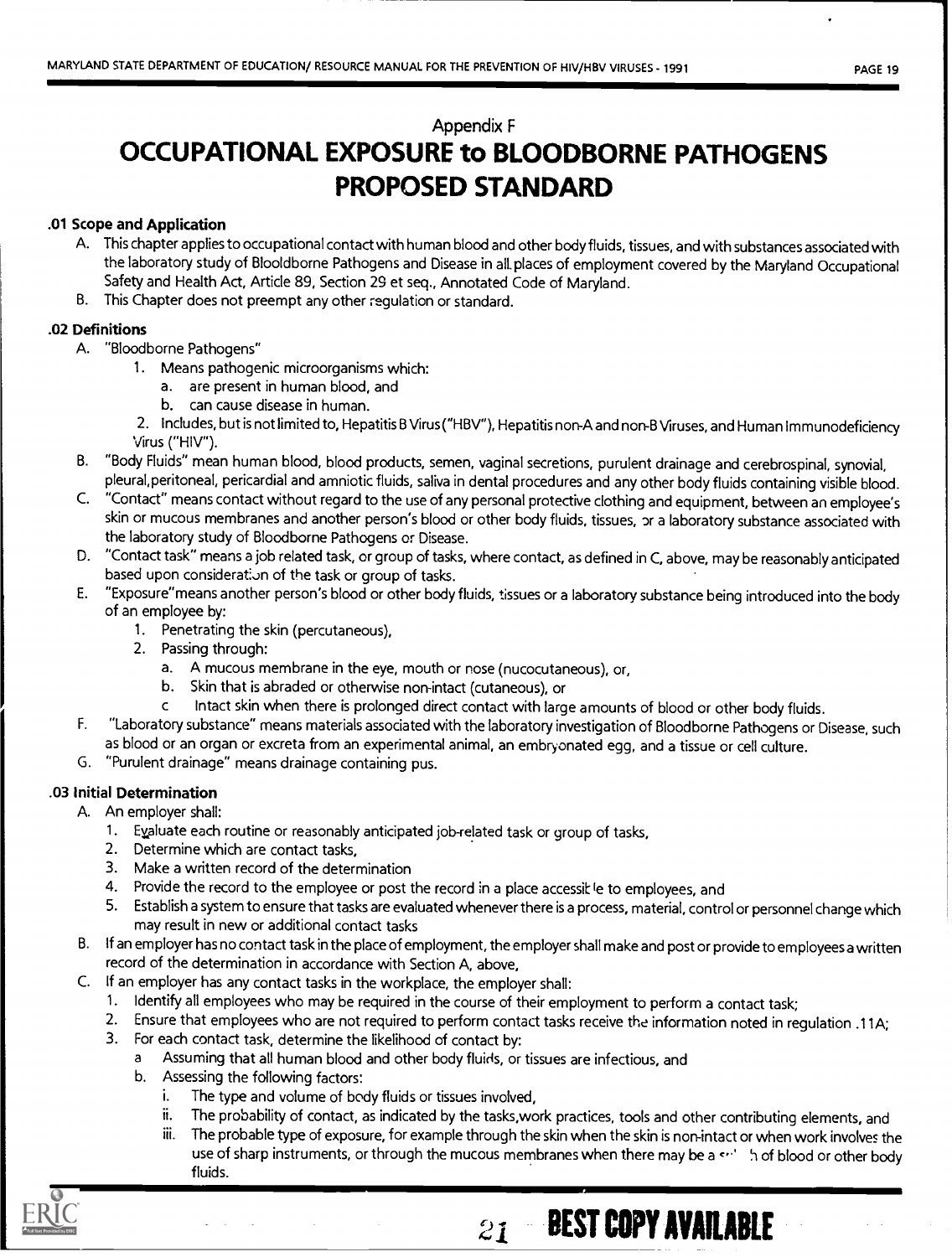## .04 Contact Tasks-General Requirements

- A. For each contact task, an employer shall implement, to the extent feasible, and practicable, engineering controls as the primary method to reduce the likelihood of contact between the skin or mucous membrane of an employee and another person's blood or other body fluids, tissues, or a laboratory substance.
	- 2. Providing appropriate personal protective equipment ("PPE"), housekeeping, workplace monitoring, post-exposure monitoring, and training as required by this chapter.
- B. If conditions change in a manner that affects the potential for contact, and employer shall ensure that tasks are evaluated to determine which are contact tasks.

### .05 Engineering Controls

- A. For each contact task, an employer shall implement, to the extent feasible, and practicable, engineering controls as the primary method to reduce the likelihood of contact between the skin or mucous membrane of an employee and another person's blood or other body fluids, tissues, or a laboratory substance.
- B. Engineering controls include.
	- 1. The use, to the fullest extent feasible, of substances, procedures or devices which prevent the potential for contact.
	- 2. Substituting, for existing procedures and devices, procedures and devices less likely to result in exposures.
	- 3. Isolation or containment of the source of potential contact by, for example:
		- a. Disposable, puncture-resistant containers for used needles, blades or other sharp objects.
		- b. Glove boxes, ventilated cabinets or other enclosures.

### .06 Work Practices

- A. After implementing appropriate engineering controls, an employer shall further reduce the likelihood of contact by developing and implementing appropriate work practices for each contact task.
- B. An employer shall:
	- 1. Develop work practices which delineate the methods or procedures to be used to minimize contact in accordance with the factors set forth in regulation .03,
	- 2. Maintain the work practices in writing, and
	- 3. Ensure that an employee who may be required in the course of their employment to perform a contact task has:
		- a. Ready access to the relevant written work practices, and
		- b. Training in the appropriate work practices.
- C. CONTENT
	- 1. At a minimum, the employer shall ensure that the work practices require that:
		- a. All procedures involving blood or other body fluids, tissues or laboratorysubstances are performed in a manner to minimize splashing, spraying and aerosolization of these substances.
		- b. Personal protective equipment, in accordance with Regulation .07, is used to minimize contact.
		- c. Skin is thoroughly washed with soap and water or cleaned with skin degermers as immediately as possible after contact with human blood or other body fluids, tissues or with a laboratory substance.
		- d. hands are thoroughly washed with soap and water or cleaned with skin degermers upon removal of gloves.
		- e. An article that has touched blood or other body fluids, tissues or a laboratory substance is placed.
			- i. In an impervious bag, and
			- ii. In a second bag, if the single bag is likely to tear or to be contaminated on the outside.
		- f. Cleaning or laundering of contaminated personal protective equipment is by methods compatible with manufacturer's recommendations and under appropriate conditions to effectively decontaminate and maintain the protection factors of the equipment.
		- g. Sharp items, such as needles and scalpel blades are:
			- i. Handled carefully, and
			- ii. Placed in a labeled, closable, puncture-resistant, splatter-proof container for disposal.
		- h. Used needles are not:
			- i. Bent, broken or otherwise manipulated by hand, or
			- ii. Recapped by hand, in the absence of substantial justification for recapping.
			- iii. Mouth pipefitting or suctioning is prohibited.
	- 2. An employer shall establish and implement procedures for appropriate clean-up and notification of management when a spill of blood or other body fluids, tissues or a laboratory substance occurs.
	- 3. Hospital or health care employers shall ensure strict adherence to general infection control guidelines as established by the Centers for Disease Control (CDC) and the Joint Commission for the Accreditation of Health Organizations.

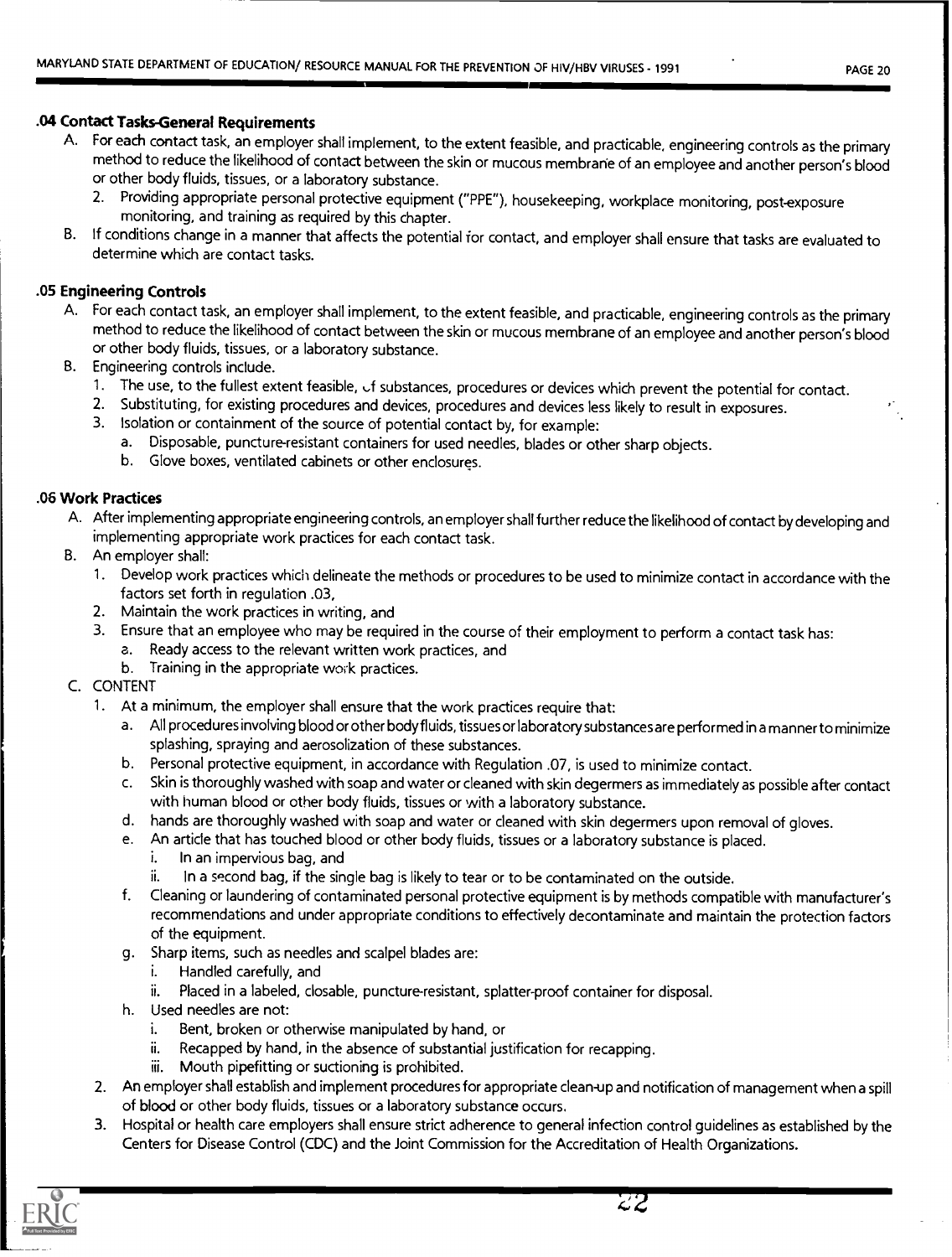- 4. A research laboratory or production facility employer engaged in the culture. production, concentration and manipulation of Bloodborne Infectious Disease shall ensure strict adherence to the infection control practices established by the Centers for Disease Control.
- 5. An employer of pre-hospital emergency personnel who provide services to the public shall ensure that in addition to the above protection, the work practices for pre-hospital personnel provide for:
	- a. Employees protecting any cuts or abrasions with bandages or small dressing.
	- b. An appropriate means of clean-up at the emergency site, including, but not limited to foamed alcohol hand and skin degermers.
	- c. An opportunity to decontaminate or change contaminated or potentially contaminated clothing and equipment before proceeding to another incident, to the extent feasible.
	- d. Appropriate bags for placing soiled uniforms or equipment until these items may be disposed of or cleaned and decontaminated.
- 6. The various recommendations from the Centers for Disease Control for the prevention of transmission of Blood-borne Infectious Disease, published in Morbidity and Mortality Weekly Reports (MMWR), should be used as guidelines for the development of work practices.

## .07 Personal Protective Clothing and Equipment

- A. For each contact task, an employer shall:
	- 1. Determine the appropriate personal protective clothing and equipment for reducing the likelihood of contact presented in the task in accordance with Regulation .03.
	- 2. Specify the appropriate personal protective clothing and equipment in the written work practices,
	- 3 Provide the specified clothing and equipment,
	- 4. Maintain the clothing and equipment in good condition, and
	- Require the employee to use the clothing and equipment provided.
- B. The employer shall provide to an employee who performs contact tasks routinely the following personal protective clothing and equipment:
	- 1. Appropriate gloves, taking into account:
		- a. The size of the glove,
		- b. The strength of the glove , and
		- c. The permeability of the glove;
	- 2. If there is the potential for eye, nose or mouth contact with splashes of blood or other body fluids or tissues, masks, protective eyewear or chin length face shields;
	- 3. If there is a potential for clothing becoming soaked with blood or other body fluids, protective outer garments such as impervious coveralls and shoe covers, and
	- 4. If the need for resuscitation is predictable, a mouth-piece, resuscitation bag, or other ventilation device.
- C. For an employee who may be required to perform contact tasks on an intermittent or non-routine basis, an employer shall:
	- 1. Ensure ready access to the personal protective equipment appropriate for the task, and
	- 2. Require the use of the equipment to the extent feasible when the employee performs the task.

### .08 Housekeeping

- A. An employer shall implement a housekeeping program to minimize the potential for employee contact.
- B. When a piece of equipment or a working surface has been in touch with blood or other body fluids, tissues or a laboratory substance, an employer shall ensure that it is cleaned and disinfected properly and effectively.
- C. In determining the appropriate cleaning method, an employer shall take into account the surface and equipment involved and current CDC guidelines.
- D. An employer shall ensure that all infectious waste is disposed of in accordance with applicable federal, state and local regulations.
- E. Laundry.

An employer shall ensure that:

- 1. Laundry which is or may be soiled with blood or other body fluids or laboratory substance is:
	- a. Treated as if contaminated;
	- b Handled as little as possible;
	- c. Appropriately bagged at the location where it was used; and
	- d Cleaned or laundered in a way which inactivates or destroys bloodborne pathogens.
- 2. Laundry workers wear protective gloves and other appropriate personal protective work clothing while handling or sorting potentially contaminated laundry.

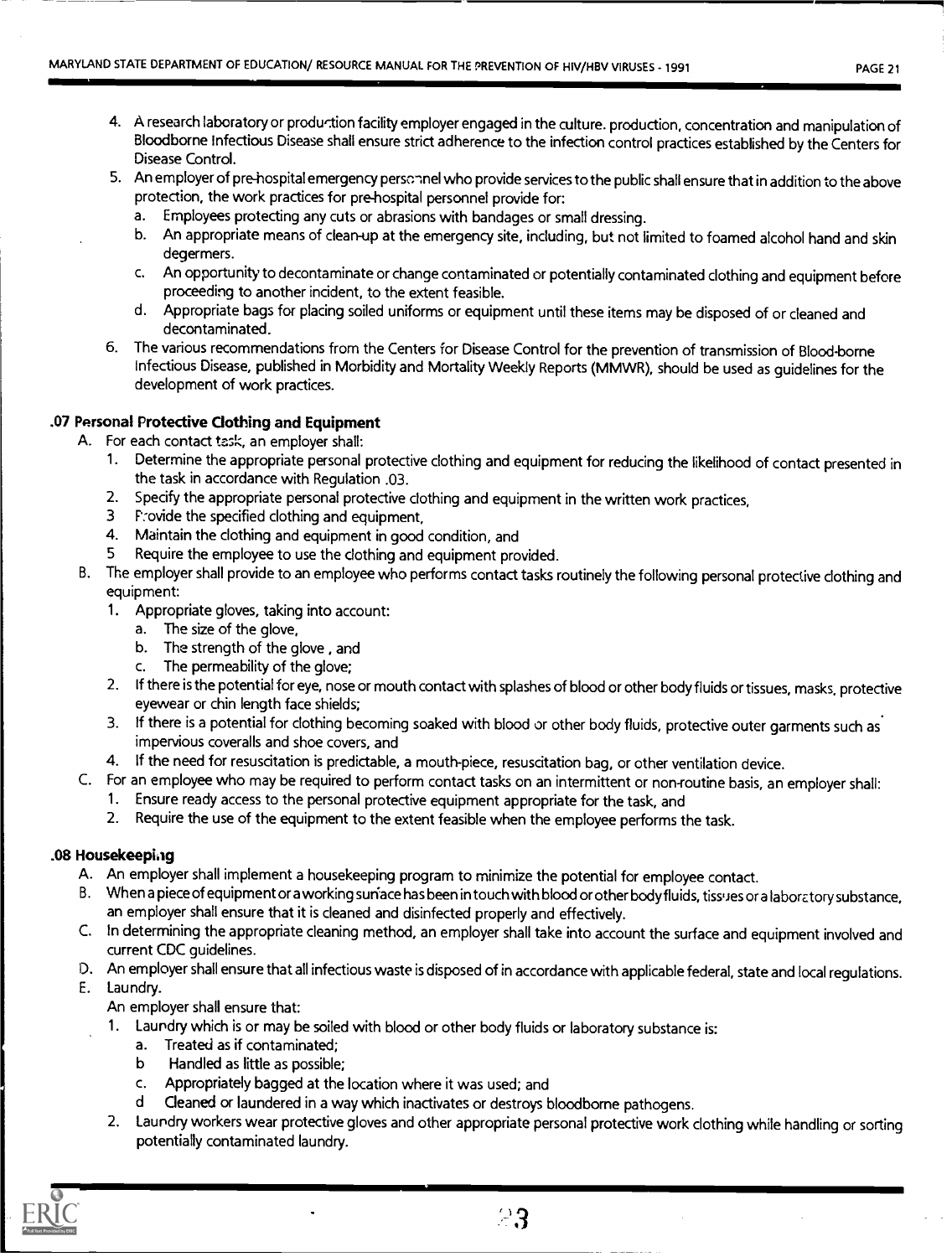### .09 Workplace Monitoring

An employer shall monitor the effectiveness of engineering controls, work practices, protective equipment and housekeeping by:

- A. Conducting regular surveillance of the workplace to ensure that:
	- 1. Engineering controls are maintained or replaced to ensure effectiveness, and
	- 2. Employees performing contact tasks:
		- a. Follow work practices, and
		- b. Properly use the protective clothing and equipment provided.
- B. Providing, after report of an occupational exposure for:
	- 1. Investigation of the conditions surrounding the reported occupational exposure, and
	- 2. Improvement, as necessary, of training, engineering, work practices, or protective clothing and equipment to prevent or limit recurrence of occupational exposure.

## .10 Post Exposure Medical Monitoring

- A. For places of employment where employees perform contact tasks, an employer shall make provisions for medical monitoring and counseling without cost to the employee for exposed employees.
- B. An employer shall;
	- 1. Subsequent to a report of occupational exposure and at the request of the exposed employee, provide monitoring for serological evidence of HBV,HIV and any other Bloodborne Pathogens reasonably anticipated:
		- a. Immediately following the reported exposure;
		- b. Periodically thereafter, in accordance with established medical practice;
		- c. In a manner that protects the confidentiality of;
			- i. The employee's identity, and
				- ii. The test results.
	- 2. Ensure that all medical evaluations and procedures are performed by or under the supervision of a licensed physician and that all laboratory tests are conducted by an accredited laboratory.
	- 3. Provide counseling:
		- a. By an individual trained to address the issues arising from potential exposure to Bloodborne Pathogens for an employee who:
			- i. Has reported an occupational exposure, or
			- ii. Participates in serological monitoring provided under B(1).
		- b. Which includes information:
			- i. About the modes of transmission of Bloodborne Pathogens,
			- ii. Of the availability of any medical established post exposure preventive treatment,
			- ii. About the availability of resources within the community, and
			- iv.. Any other details available about the nature of the occupational exposure

## .11 Employee Information and Training and Education

- A. An employer in a workplace having any contact task shall ensure that all employees receive general information at the time of initial employment or within 90 days after the effective date of this standard about Blooborne Pathogens and are informed of the occupational exposure risk factors associated with transmission of Bloodborn Pathogens, including HBV and HIV, so that the employee can recognize situations which pose potential for occupational exposure and ways to avoid or minimize personal risk.
- B. For all employees who may be required in the course of their employment to perform a contact task, an employer shall:
	- 1. Establish and maintain an employee training and education program.
	- 2. Train employees concerning the appropriate engineering controls, work practices and PPE:
		- a. Within 90 days after the effective date of this standard, or Before the employee begins to perform the task.
		- b. At least annually, while the employee is assigned to the task, and
		- c. Whenever conditions change in a manner that increases the potential for contact.
	- 3. Content. An employer shall cover at least the following topics in the training program:
		- a. The modes of transmission of Bloodborne Pathogens and Disease, including HBV and HIV.
		- b. The availability of vaccines:
			- i. That an effective vaccine for HBV is currently available, and
			- ii. Of the availability of another vaccine, when a safe and effective vaccine for any other Bloodborne Pathogen becomes available.
		- c. The availability of post exposure blood monitoring and counseling to an employee who makes a request immediately following an occupational exposure, and